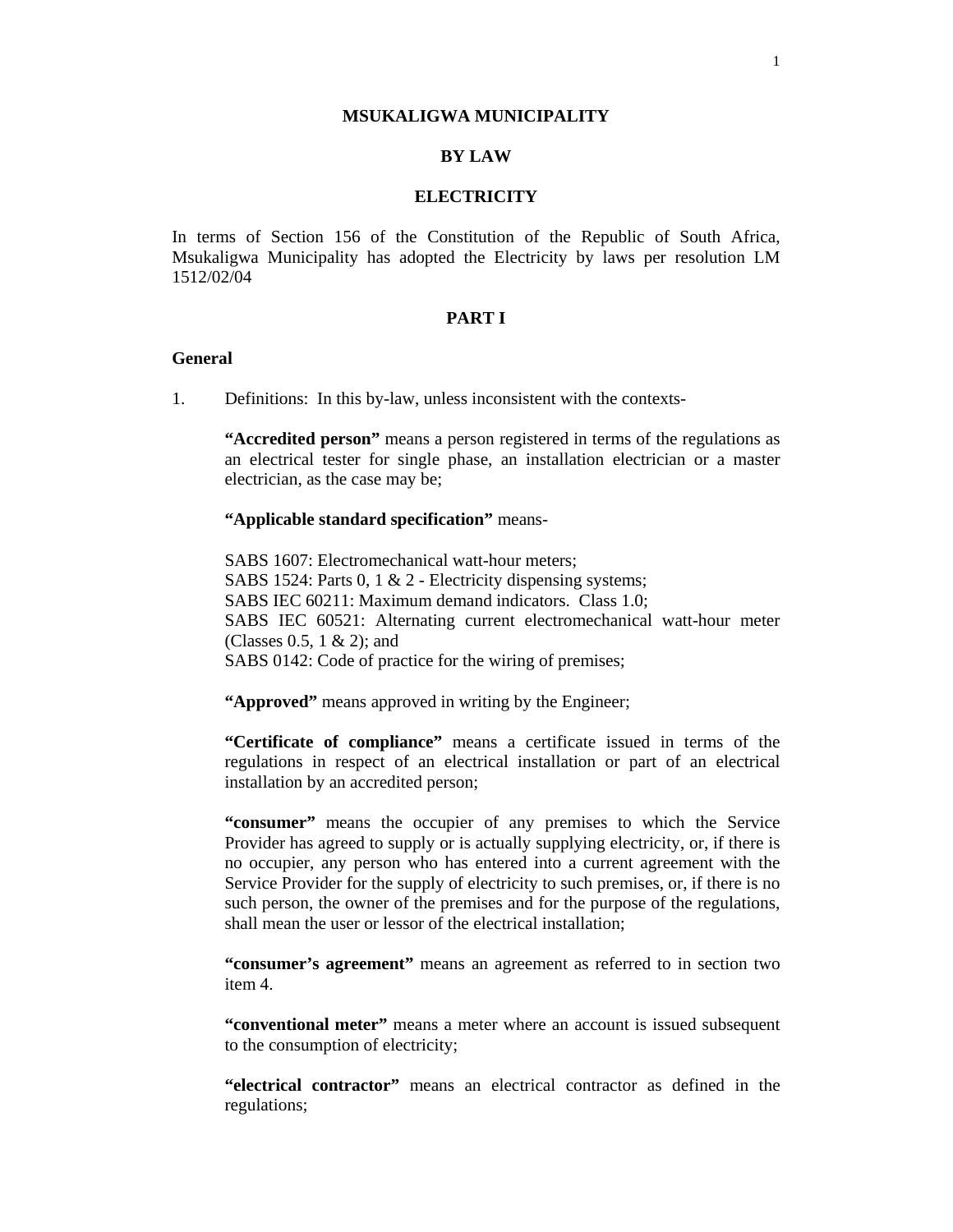**"electrical installation"** means an electrical installation as defined in the regulations;

**"engineer"** means the official in charge of the electricity undertaking of the Service Provider or any other person duly authorised to perform this duty on his behalf;

**"high voltage"** (hereinafter referred to as H.V.) means a voltage normally at 6 600; 11 000; 22 000; 33 000 and/or 132 000 volt;

**"low voltage"** (hereinafter referred to as L.V.) means a voltage normally not exceeding 1 000 V;

"motor load, total connected" means the sum total of the kW ratings of all the individual motors connected to an installation;

**"motor rating"** means the maximum continuous kW output of a motor as stated on the manufacturer's rating plate.

**"motor starting current"** in relation to alternating current motors means the symmetrical root of the mean square current taken by a motor when energised at its rated voltage with its starter in the starting position and the rotor locked;

**"Municipality"** means the Msukaligwa Municipality, a local municipality established in terms of Section 12 of the Local Government Municipal Structures Act 117 of 1998.

**"NRS 047"** means the National Rationalised Specification for the Electricity Supply - Quality of Service;

**"occupier"** in relation to any premises means:-

- (a) any person in actual occupation of such premises;
- (b) any person legally entitled to occupy such premises;
- (c) in the case of such premises being subdivided and let to lodger or various tenants, the person receiving the rent payable by such lodgers or tenants, whether on his own account or as agent for a person entitled thereto or interested therein; or
- (d) any person in charge of such premises or responsible for the management thereof, and includes the agent of any such person when he is absent from the Republic of South Africa or his whereabouts are unknown;

**"owner"** in relation to immovable property means the person in whom is vested the legal title thereto; provided that:-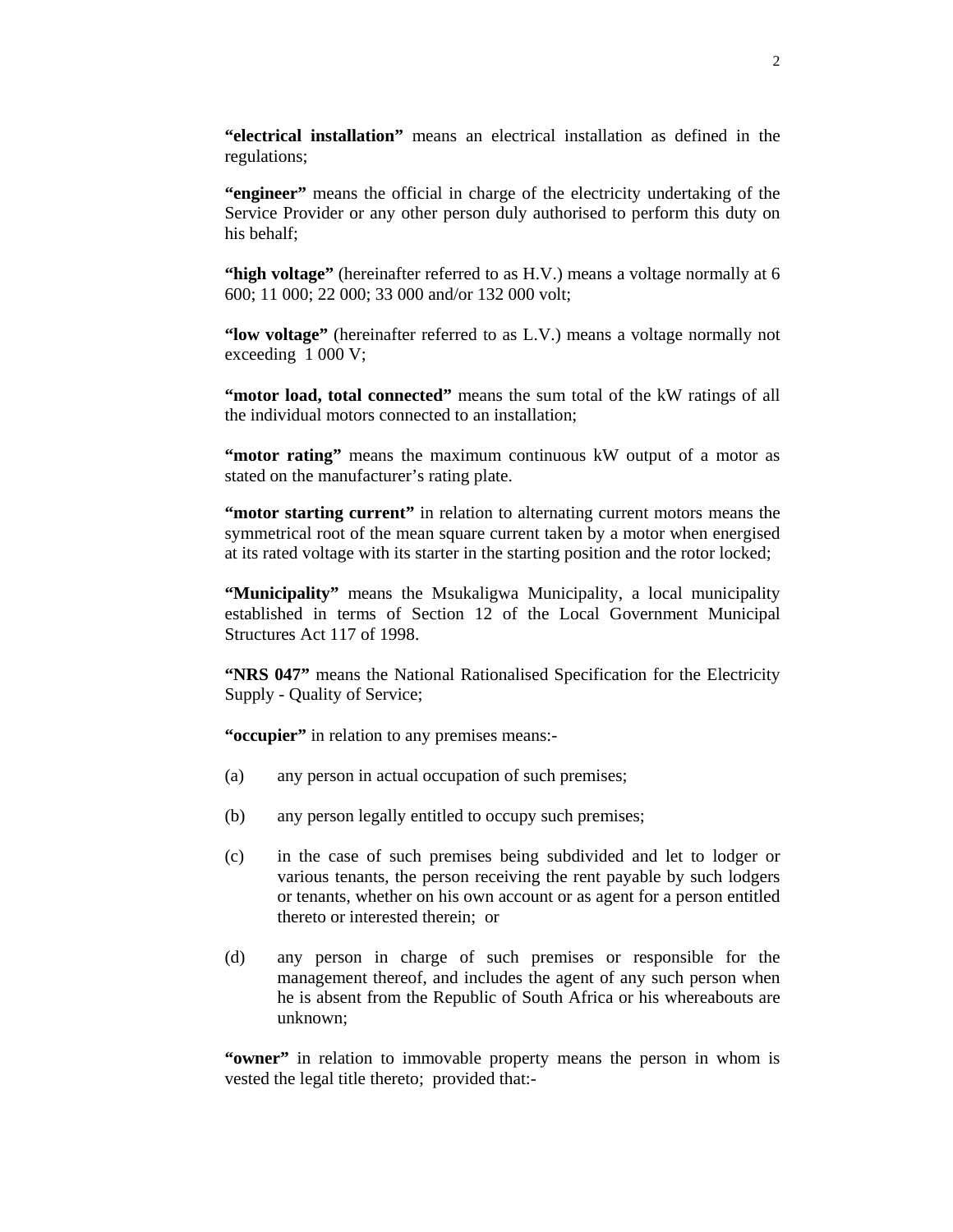- (a) in the case of immovable property-
	- (i) leased for a period of not less than 50 years, whether the lease is registered or not, the lessee thereof, or
	- (ii) beneficially occupied under a servitude or right analogous thereto, the occupier thereof;
- (b) if the owner as hereinbefore defined:-
	- (i) is dead or insolvent, has assigned his estate for the benefit of his creditors, has been placed under curatorship by order of court or is a company being wound up or under judicial management, the person in whom the administration of such property is vested as executor, administrator trustee, assignee, curator, liquidator or judicial manager, as the case may be, or
	- (ii) is absent from the Republic, or if his address is unknown to the Service Provider, any person who as agent or otherwise receives or is entitled to receive the rent in respect of such property; and
- (c) if the Service Provider is unable to determine who such person is, the person who is entitled to the beneficial use of such property;

shall be deemed to be the owner thereof, to the exclusion of the person in whom is vested the legal title thereto;

**"point of consumption"** means a point of consumption as defined in the regulations;

**"point of metering"** means the point at which the consumer's consumption of electricity is metered and which may be at the point of supply or at any other point on the distribution system of the Service Provider or the electrical installation of the consumer, as specified by the Engineer; provided that it shall meter all of, and only, the consumer's consumption of electricity;

**"point of supply"** means the point of supply as defined in the regulations;

**"premises"** means any land or any building or structure above or below ground and includes any vehicle, aircraft or vessel;

**"prepayment meter"** means a meter that can be programmed to allow the flow of the pre-purchased amounts of energy in an electrical circuit;

**"regulations"** means regulations made in terms of the Occupational Health and Safety Act, 1993 (Act 85 of 1993) as amended;

**"safety standard"** means the Code of Practice for the wiring of Premises SABS 0142 incorporated in the regulations;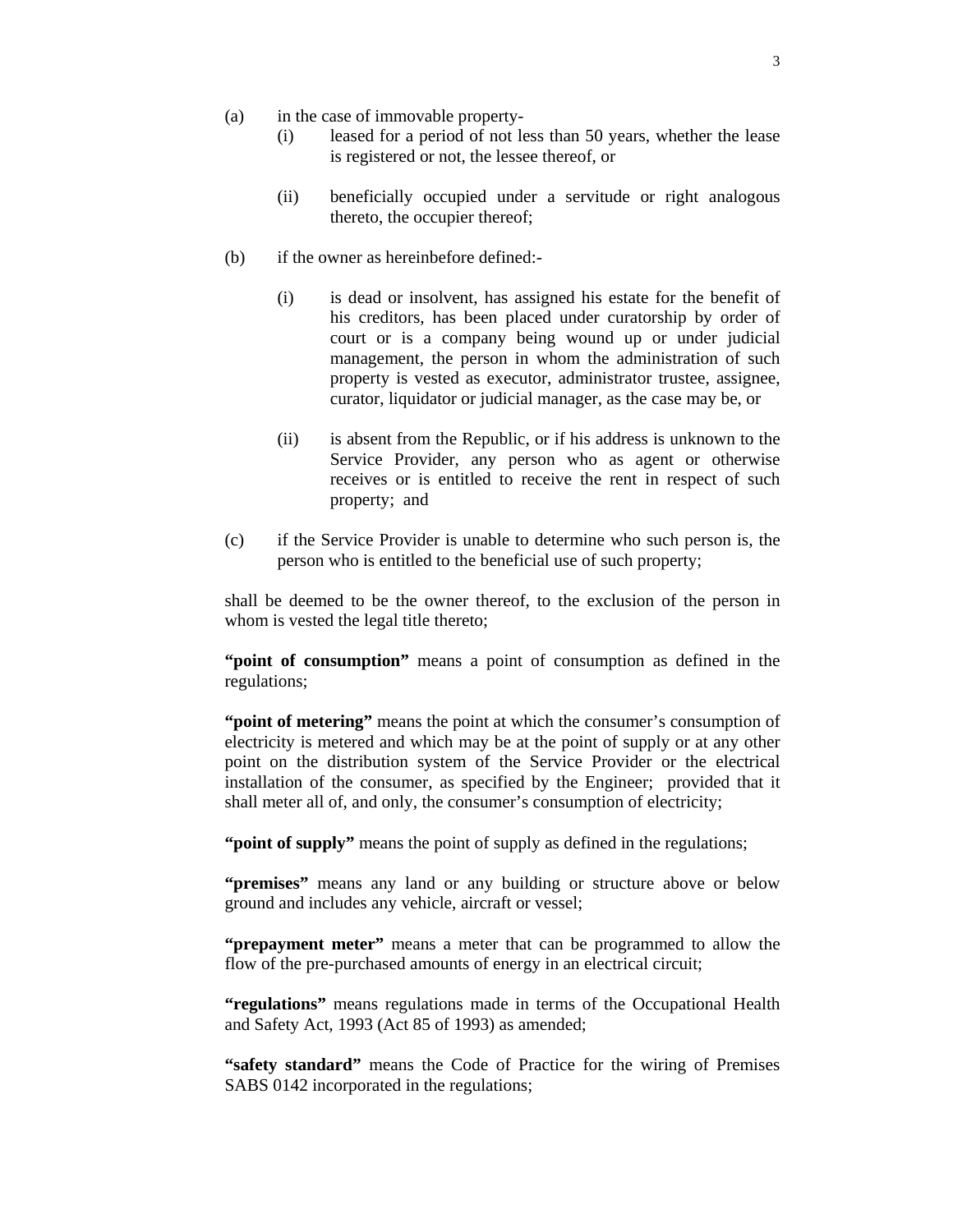**"service connection"** means all cables and equipment required to connect the supply mains to the electrical installation of the consumer at the point of supply;

**"service protective device"** means a device installed on an electrical line to prevent damage to the supply system;

**"Service Provider"** means the official supplier of electricity within its license are of supply;

**"standby supply"** means an alternative electricity supply not normally used by the consumer;

**"Supply Authority"** means the authority which supplies electricity to the Service Provider in bulk and for purposes of this by-law;

**"supply mains"** means an electric cable or overhead line forming that part of the Service Provider's electrical distribution system to which the service is connected;

**"tariff"** means the Service Provider's tariff of charges for the supply of electricity; and

**"token"** means the essential element of a prepayment metering system used to transfer information from a point of sale for electricity credit to a unique prepayment meter and *vice versa*;

"voltage" means the root-mean-square value of electrical potential between two conductors.

- 2. *Other terms*: All other terms used in this by-law shall, unless the context otherwise requires, have the meaning assigned thereto in the Electricity Act, 1987 (Act 41 of 1987), as amended (to be noted that the Electricity Act 41 of 1987 is replaced with the Electricity Regulation Act 4 of 2006 and will be applicable), or Occupational Health and Safety Act, 1993 (Act 85 of 1993), as amended, or the Municipal Systems Act No. 32 of 2000 as amended.
- 3. *Headings and titles:* the headings and titles in this by-law shall not affect the construction thereof.

#### **PART II**

# **GENERAL CONDITIONS OF SUPPLY**

#### **Supply by agreement**

4. No person shall use or be entitled to use any electricity supply from the Service Provider unless or until such person shall have entered into an agreement in writing with the Service Provider for such supply and such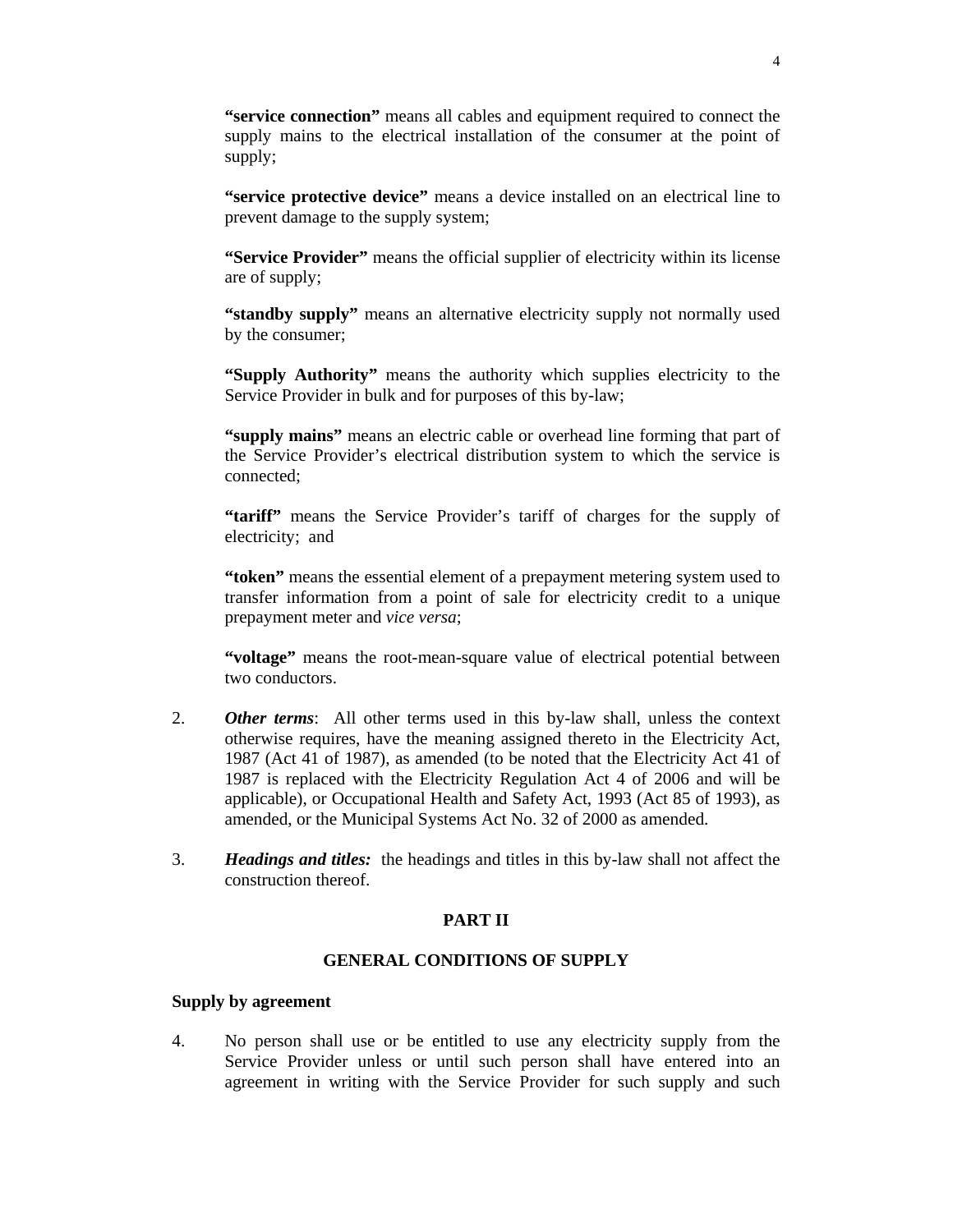agreement together with the provisions of this by-law shall in all respects govern such supply.

 (1) The charge payable for the supply shall be in accordance with the prescribed tariff.

 (2) The Municipality may decide whether a consumer's agreement shall be concluded by it with the owner or with the occupier of the premises or some person acting on his/her behalf.

 (3) No person shall, without first having obtained the engineer's permission in writing, lead electricity temporarily or permanently to any point of consumption or place not forming part of the electrical installation for which a supply has been agreed upon or given.

## **Continuation of supply to new consumer**

5. (1) The Municipality may, upon the termination of any consumer agreement, enter into a new consumer agreement with any prospective consumer providing for the continuation of the supply.

 (2) The consumer who is a party to the new consumer's agreement referred to in subsection (1) shall be liable to pay for the electricity consumed after a meter reading taken on the date of termination of the previous agreement.

### **Service of Notice**

6. (1) A document shall be deemed to have been served on a person by the Service Provider when it has been served in accordance with the provisions of the Municipal Systems Act, Act No. 32 of 2000.

 (2) Any notice of the kind referred to in sections 7, 40 and 41 of this by-law shall be deemed to have been served on the Service Provider if-

- (a) it has been delivered to the Engineer personally;
- (b) it has been left at the offices of the Engineer with an official employed in the said offices; or
- (c) it has been received via pre-paid registered post by the Service Provider.

# **Compliance with notices**

7. Any person on whom a notice duly issued or given under this by-law is served shall, within the time specified in such notice, comply with its terms.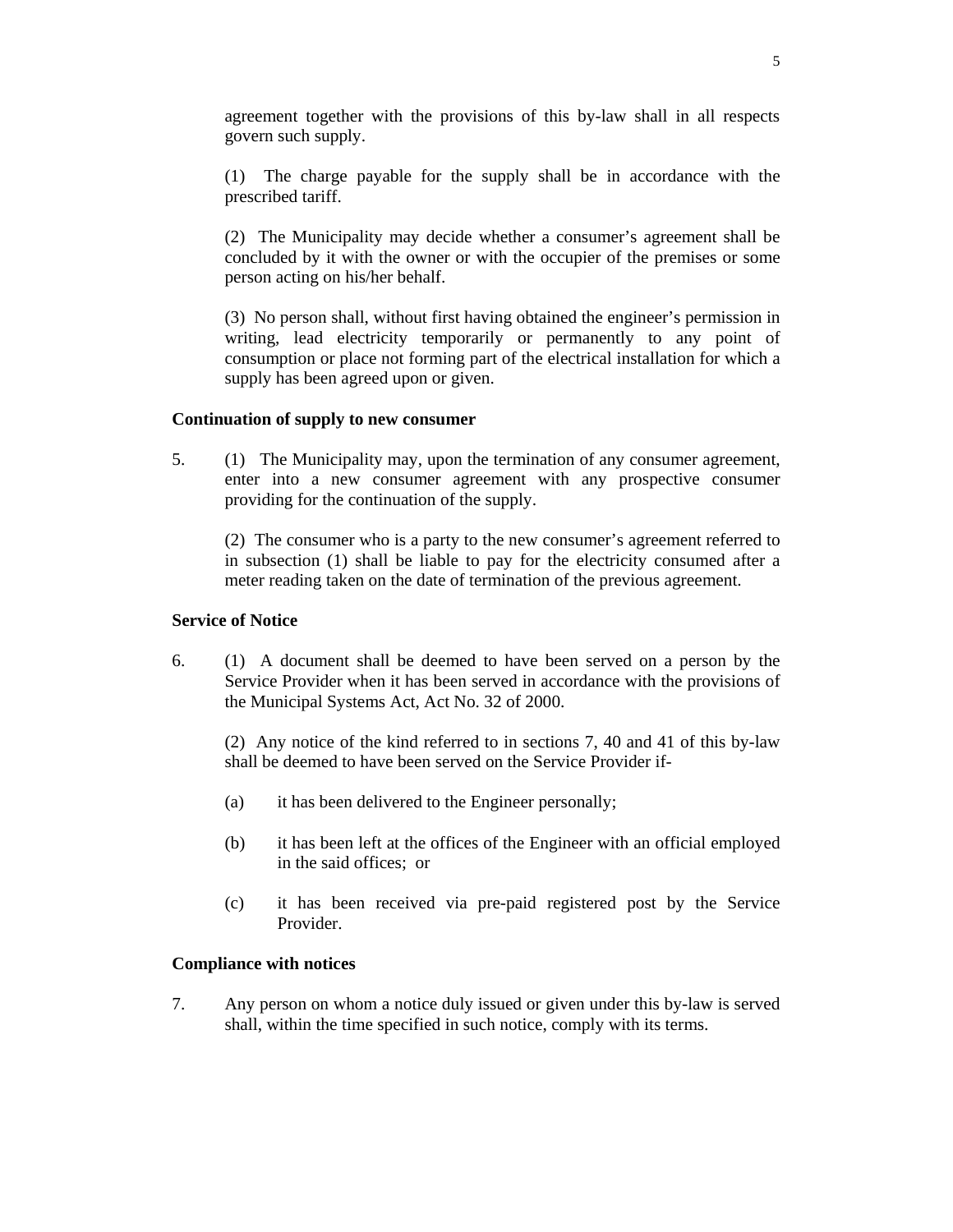### **Application for supply**

8. (1) Application for the supply of electricity shall be made in writing by the prospective consumer on the prescribed form obtainable at the head office of the Service Provider, and the estimated load, in kVA, of the installation, shall be stated therein. Such application shall be made as early as possible before the supply is required in order to facilitate the work of the Service Provider.

 (2) An application for an electricity supply for a period of less than one year shall be regarded as an application for a temporary supply and shall be considered at the discretion of the Engineer, who may specify any special conditions to be satisfied in such case.

## **Processing of requests for supply**

9. Applications for the supply of electricity will be processed and the supply made available within the periods stipulated in NRS 047.

## **Arbitration**

10. If at any time any difference or question arises between the Service Provider and the consumer as to the construction, meaning or effect of this by-law or as to the rights, obligations or liabilities of either party thereunder, such difference or question or matter or thing so subject to agreement or adjustment shall be referred to the National Electricity Regulator for a decision, failing which shall be determined by arbitration (in such manner as may be agreed upon, and failing such) in terms of the provisions of the Arbitration Act, 1965 (Act 42 of 1965), as amended.

#### **Way leaves**

11. (1) the Service Provider may refuse to lay or erect a service connection or supply mains above or below ground on any thoroughfare not vested in the Service Provider or on any private property, unless and until the prospective consumer shall have obtained and deposited with the Service Provider written permission granted by the owner of the said private property or by the person in whim is vested the legal title to the land upon which any such thoroughfare as aforesaid exists, as the case may be, authorising the laying or erection of a service connection or supply mains thereon.

 (2) If such premises is withdrawn at any time or if the aforesaid private property or thoroughfare changes ownership and the new owner refuses to grant or continue such permission, the cost of any alteration required to be made to a service connection or to supply mains in order that the supply may be continued, and of any removal thereof which may become necessary in the circumstances, shall be borne by the consumer to whose premises the supply is required to be continued.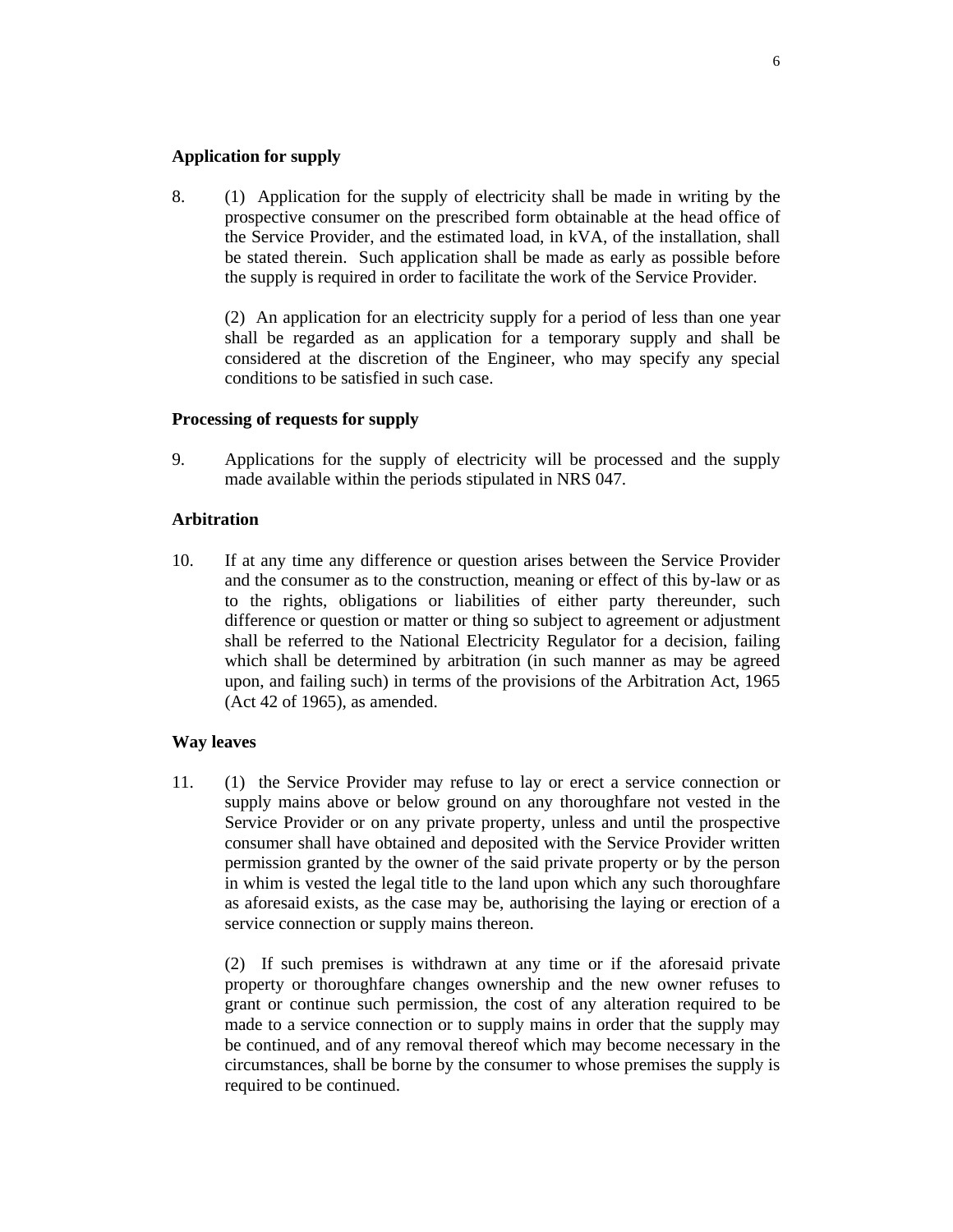#### **Right of admittance to inspect and/or test**

12. (1) Authorised personnel may for any purpose connected with the carrying out of these by-laws at all reasonable time or at any time in any emergency and without previous notice enter upon any premises and make such examination and enquiry thereon as the Service Provider may deem necessary: Provided that upon entry on any premises such authorised personnel, if required, shall state the reason for such inspection, examination and enquiry and shall provide a letter or identification card which identifies them as authorised personnel.

 (2) Should such authorised personnel consider it necessary for the purpose of examination or inspection or of carrying out any other work in terms of these by-laws, he may at the expense of the consumer after having given 24 hours' notice, or without giving any notice if in his opinion immediate action is necessary, move any earth, concrete, brick, wood or metal work or any part of such premises.

 (3) The Service Provider shall not be liable to pay any compensation in respect of work carried out by authorised personnel in terms of sub-section (2); Provided that where any such inspection is made for the sole purpose of establishing a breach of these by-laws and no such breach is discovered. The Service Provider shall bear the expense connected with such inspection together with that restoring the premises to their former condition.

#### **Refusal or failure to give information**

13. No person shall refuse or fail to give such information as may be reasonably required of him by any duly authorised official of the Service Provider or render any false information to any such official regarding any electrical installation work completed or contemplated.

# **Refusal of admittance**

14. No person shall wilfully hinder, obstruct, interfere with or refuse admittance to the Engineer or any duly authorised official of the Service Provider in the performance of his duty under this by-law or of any duty connected therewith or relating thereto.

#### **Improper use**

15. Should reasonable grounds or prima facie evidence exist that any consumer is using electricity in such a manner that it interferes with the efficient supply to any other consumer, the Service Provider may, without notice, disconnect the electricity supply but such supply shall be restored as soon as the cause of the disconnection and reconnection shall be paid by the consumer before the electricity supply is restored, unless it can be shown to the satisfaction of the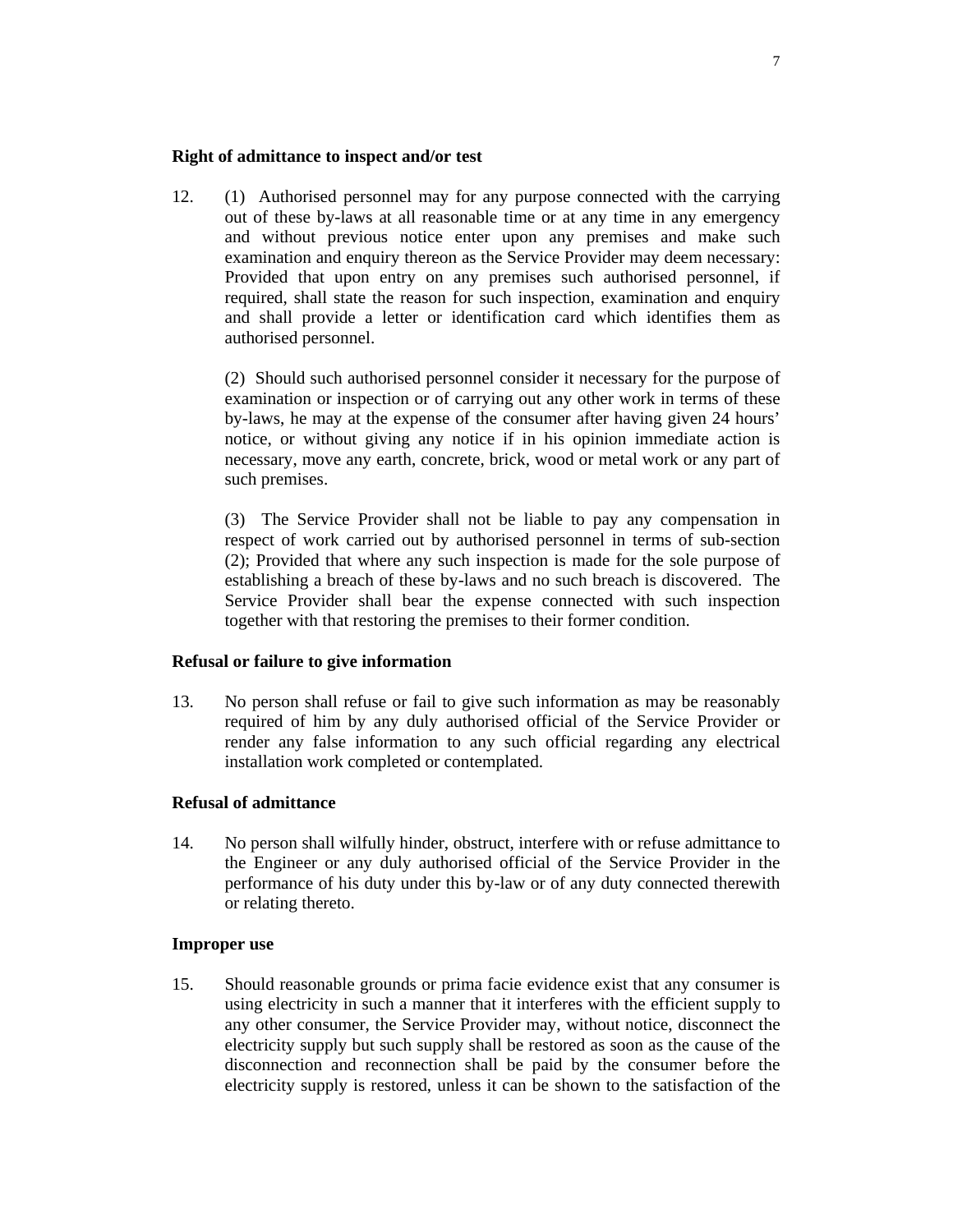Engineer that the consumer did not use or deal with the electricity in an improper manner.

# **Electricity tariffs and fees**

16. Copies of charges and fees may be obtained at applicable sundry charges at the head offices of the Service Provider.

## **Availability charges**

- 17. (1) Availability charges as determined from time-to-time by the Service Provider and is payable to the Service Provider- by the owner of immovable property with or without improvements, which is not connected to the electricity distribution system of the Service Provider, if access to an electricity connection is available to such property.
	- (2) The provisions of subsection (1) are not applicable to-
		- (i) immovable property which belongs to the Service Provider; and
		- (ii) immovable property in respect of the Service Provider has granted written exemption or partial exemption of payment of the availability charges; Provided that the Service Provider may at any time withdraw any such exemption.

### **Deposits**

18. (1) The Service Provider reserves the right to require the consumer to deposit a sum of money as security in payment of any charges, which are due or may become due to the Service Provider. Such deposit shall not be regarded as being in payment of party payment of any accounts due for the supply of electricity for the purpose of obtaining any discount provided for in the electricity tariff. On cessation of the supply of electricity, the amount of such deposit, less any payments shall be refunded to the consumer interest free, on his/her request only.

 (2) The Municipality may at any time when the deposit or guarantee is found to be inadequate for the purpose of subsection (1), require a consumer to increase the deposit made or guarantee furnished by him, in which event the consumer shall, within 30 days after being so required, deposit with the Municipality such additional sum or furnish such additional guarantee as the Municipality may require, failing which the Municipality may discontinue the supply.

 (3) Subject to the provisions of subsection (3), any person claiming a refund of a deposit or part thereof, shall either-

(i) surrender the receipt which was issued for payment of the deposit; or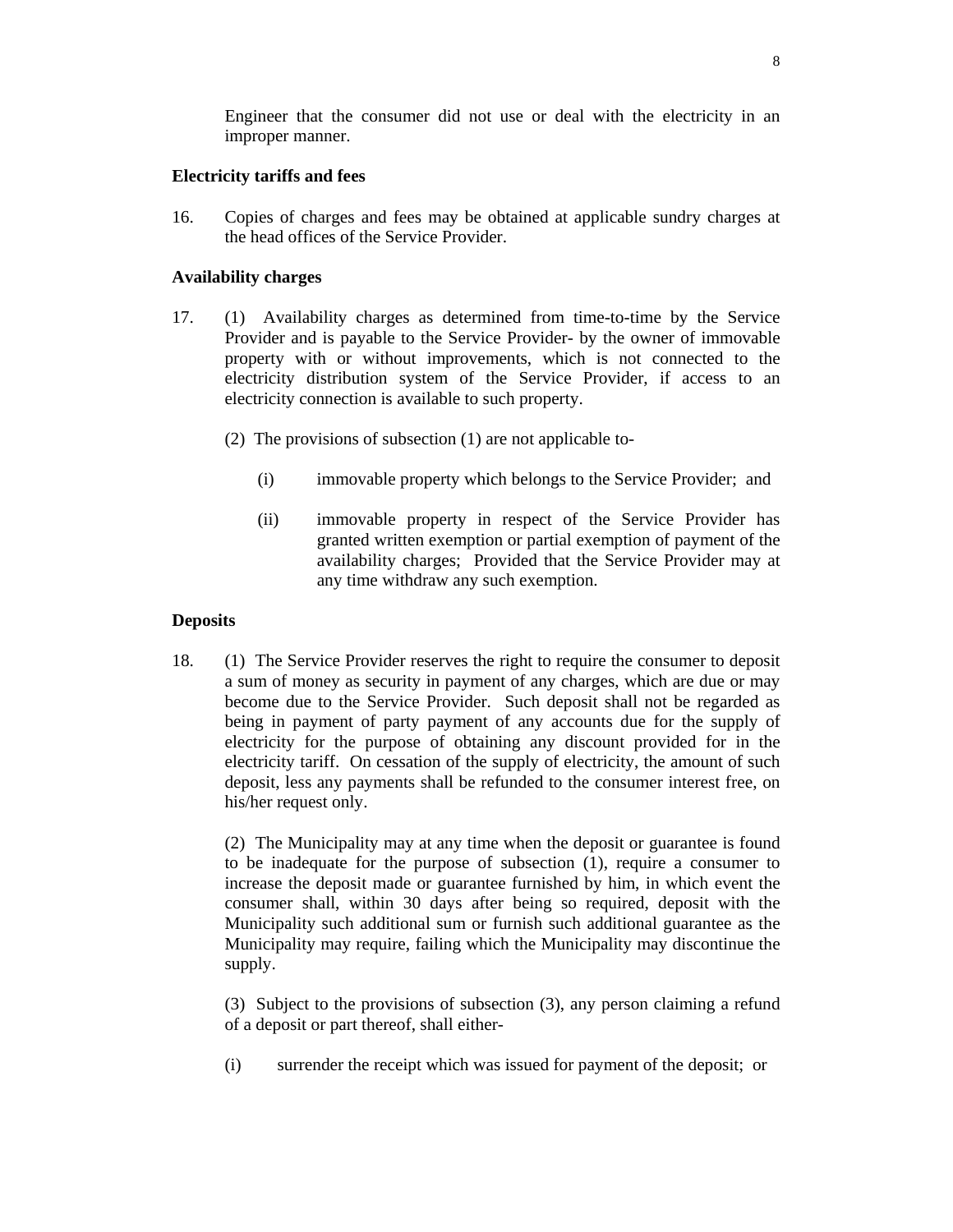- (ii) if such receipt is not available, sign a receipt prescribed by the Municipality for refund to him/her of such deposit or part thereof, and satisfy the Municipality that he is the person entitled to such refund.
- (iii) If a deposit or part thereof has been refunded in accordance with paragraph (a), the Municipality shall be absolved from any further liability in respect thereof.
- (iv) The consumer agreement may contain a provision that upon termination of the agreement any sum deposited by the consumer and not claimed within one year shall be forfeited to the Municipality.

# **Payment of charges**

19. (1) The consumer shall be liable for all charges for all electricity supplied to his premises at the prescribed applicable sundry charge, a copy of which is obtainable from the Engineer.

 (2) All accounts shall be deemed to be payable when issued by the Service Provider and each account shall, on its face, reflect the due date and a warning indicating that the supply may be disconnected should the charges in respect of such supply remain unpaid after the due date.

 (3) An error or omission in any account or failure to render an account shall not relieve the consumer of his obligation to pay the correct amount due for electricity supplied to the premises and the onus shall be on the consumer to satisfy himself that the account rendered is in accordance with the prescribed tariff of charges in respect of electricity supplied to the premises.

 (4) Where a duly authorised official of the Service Provider has visited the premises for the purpose of disconnecting the supply in terms of subsection (1) and he/she is obstructed or prevented from effecting such disconnection, the prescribed fee shall become payable for each visit necessary for the purpose of such connection.

 (5) After disconnection for non-payment of an account or a contravention of any provision of this By-Law, the prescribed fees and any amounts due for electricity consumed shall be paid before reconnection is made.

#### **Interest on overdue accounts**

20. (1) The Service Provider may charge interest on overdue account at a rate as determined by the Service Provider from time-to-time.

 (2) The date on which the payment of interest on arrear accounts will come into effect shall be the eighth day of the month if this day is a week day or the first week day after the eighth if the eighth falls on a weekend or a public holiday.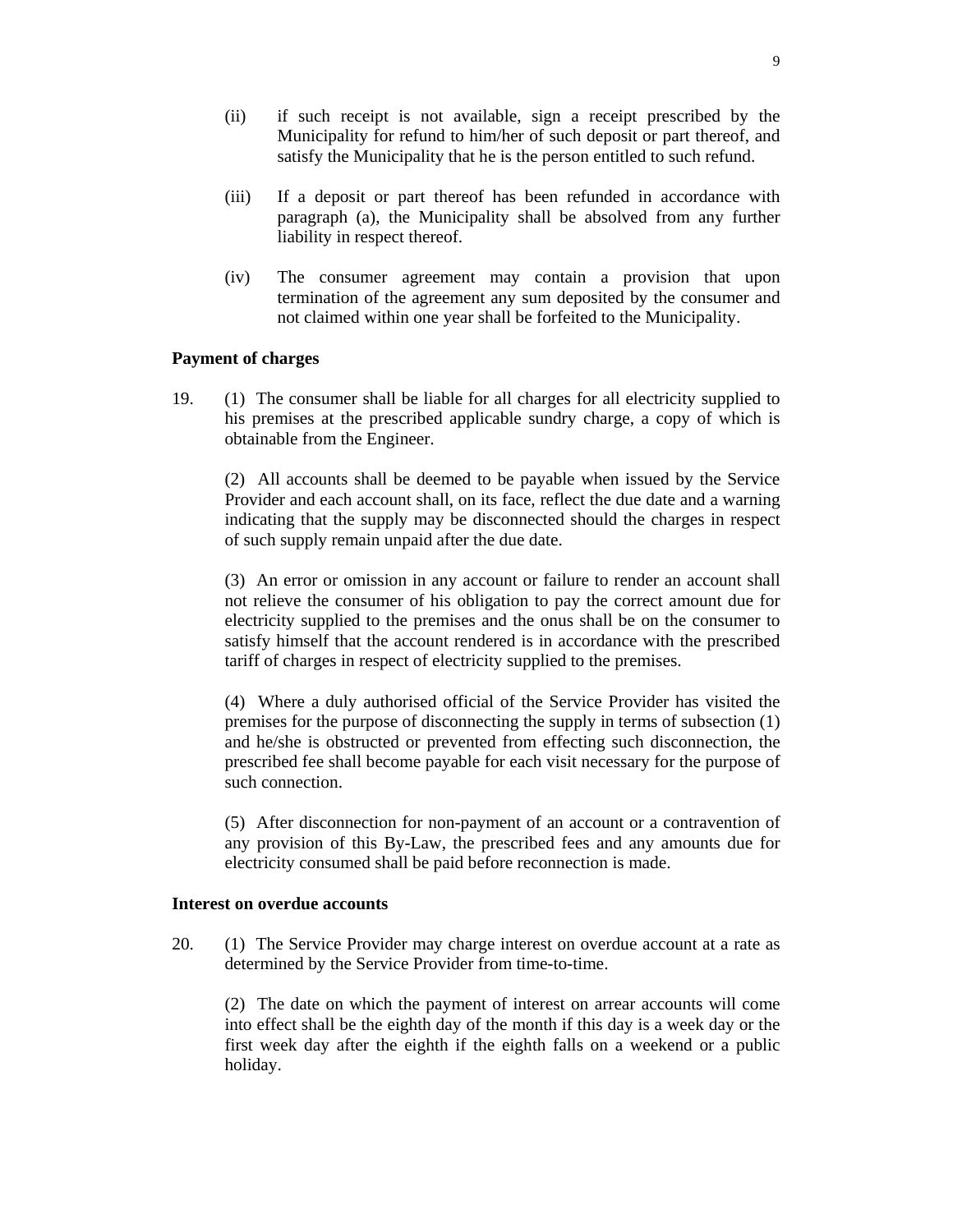# **Resale of electricity**

21. This section is repealed by the Electricity Regulation Act 4 of 2006.

# **Right to disconnect supply**

22. The Service Provider shall have the right to disconnect the supply to any premises on 14 days notice, if the person liable to pay for such supply, fails to pay any charge due to the Service Provider in connection with any supply received from the Service Provider in respect of such premises, or, where any of the provisions of the consumer agreement are being contravened, provided that in the case of an emergency, the Service Provider shall always have the right to disconnect the supply without notice. After disconnection for nonpayment of accounts or the contravention of the service agreement, the fee as prescribed by the Service Provider shall be paid before reconnection is effected.

# **Non-liability of the Service Provider**

23. The Service Provider shall not be liable for any loss or damage, direct or consequential, suffered or sustained by a consumer as a result of or arising from the cessation, interruption or discontinuance of the supply of electricity unless caused by negligence on the part of the Service Provider and/or the Supply Authority of the Service Provider.

# **Leakage of electricity**

24. Under no circumstances shall any rebate be allowed on the account for electricity supplied and metered in respect of electricity wasted owing to leakage or any other fault in the electrical installation.

# **Failure of supply**

25. The Service Provider does not undertake to attend to a failure of supply due to a fault in the electrical installation of the Consumer, except when such failure is due to the operation of service protective device of the Service Provider. When any failure of supply is found to be due to a fault in the electrical installation of the Consumer or to the faulty operation of apparatus used in connection therewith, the Service Provider shall have the right to charge the consumer the fee as prescribed by the Service Provider for each restoration of the supply in addition to the cost of making good or repairing any damage which may have been done to the service main and meter by such fault or faulty operation as aforesaid.

# **Lines, meters and other apparatus are not fixtures**

26. Any lines, meters, fittings, works or apparatus belonging to the Service Provider and lawfully placed or installed in or upon any premises not in its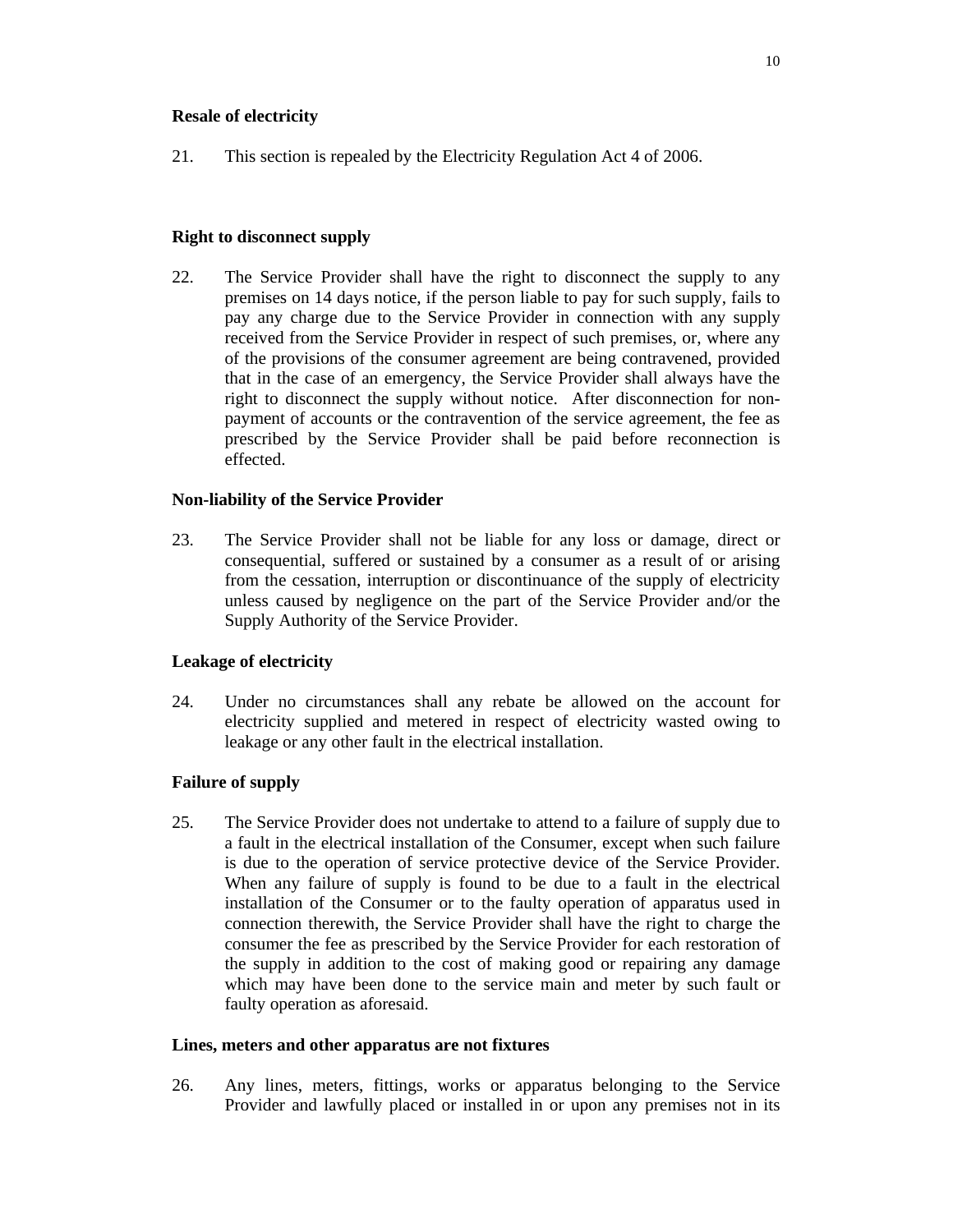possession shall, whether or not fixed to any part of such premises, remain the property of an may be removed by the Service Provider, and shall not be subject to the landlord's hypothetic for rent of such premises, and are not liable to be taken in execution under any process of law or any proceedings in insolvency or liquidation against the owner or occupier of such premises.

#### **Seals, locks and meters of the Service Provider**

27. The meter, service protective devices and all apparatus belonging to the Service Provider shall be sealed or locked by a duly authorised official of the Service Provider, and no person not being an official of the Service Provider duly authorised thereto shall in any manner or for any reason whatsoever remove, break, deface, tamper or interfere with such seals, locks or meters.

#### **Tampering with service connection or supply mains**

28. (1) No person shall in any manner or for any reason whatsoever tamper or interfere with any meter or service connection or service protective device or supply mains or any other equipment of the Service Provider.

 (2) Where prima facie evidence of tampering exists, or where metering equipment has been damaged or by-passed, such damage, by-pass or tampering shall be presumed to have been caused by the consumer, unless the contrary is proved, and the Service Provider shall have the right to disconnect the supply immediately and without prior notice to the consumer. The consumer shall be liable for all cost of repair to the Service Provider's equipment so damaged in addition to the appropriate fees and charges levied by the Service Provider for such disconnection and the Service Provider shall have the right to reinstate the supply only during office hours, after the prescribed fees and charges have been paid by the consumer.

 (3) In cases where the tampering or by-passing has resulted in the metering recording less than the true consumption, the Service Provider shall have the right to recover from the consumer the full cost of his/her estimated consumption.

 (4) If the Engineer decides that it is necessary or desirable to take special precautions to prevent tampering with any portion of the supply mains, service connection or meter or to prevent the unauthorised consumption of electricity, he may either require the consumer to take the necessary precautions or pay the cost incurred where such action is taken by the engineer.

#### **Protection of electrical distribution system**

29 (1) No person shall, except with the consent of the engineer and subject to such conditions as may be imposed-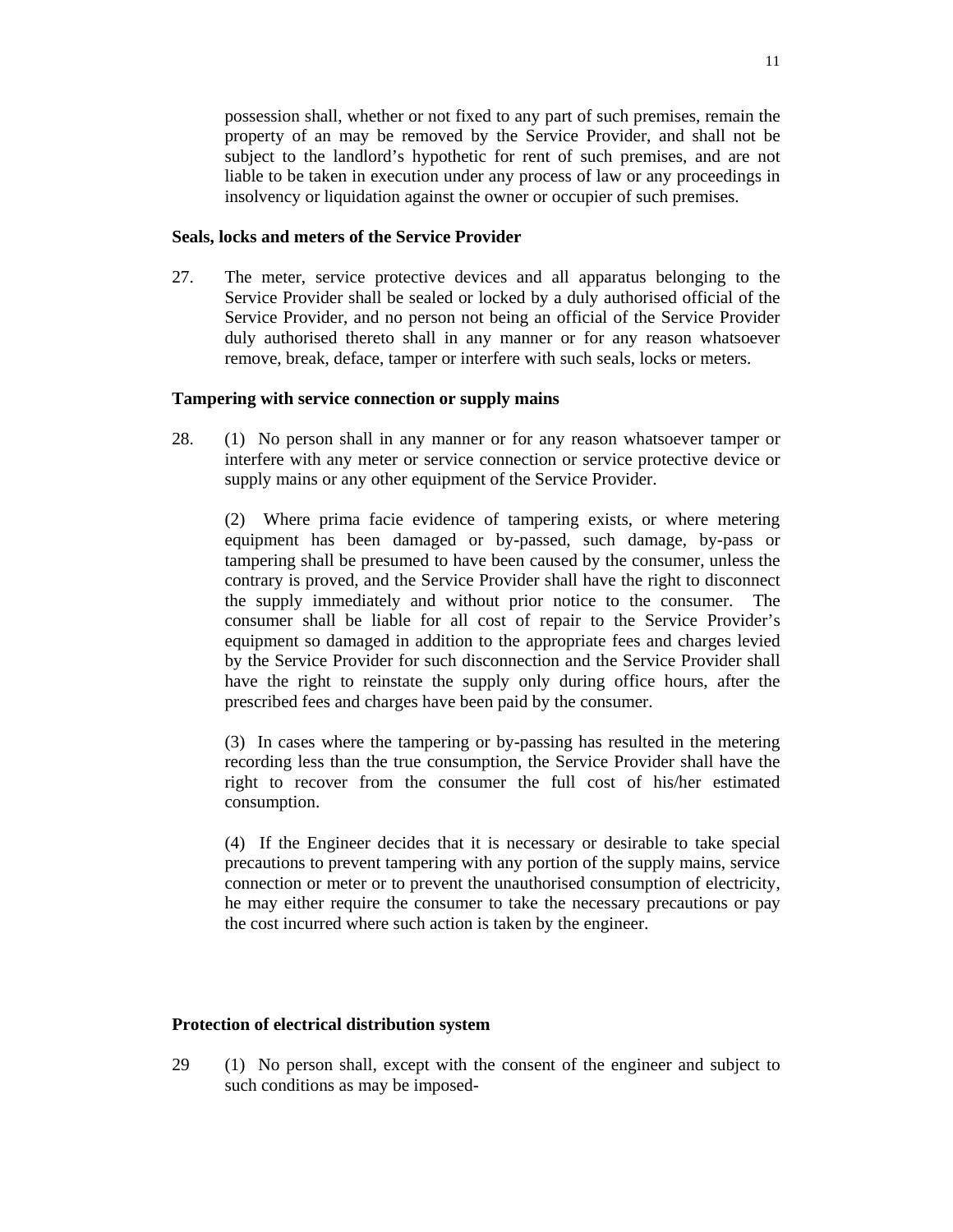- (a) construct, erect or lay any building or structure or other object over in such a position or in such a manner as to interfere with or endanger the electrical distribution system;
- (b) excavate, open up or remove the ground above, next to or under any part of the electrical distribution system;
- (c) damage, endanger, remove or destroy or do any act likely to damage, endanger or destroy any part of the electrical distribution system;
- (d) make any opening in any part of the electrical distribution system or obstruct or divert or cause to be obstructed or diverted any electricity there from;
- (e) the cost of any such work carried out by the Service Provider which was necessary due to the contravention of this by-law, shall be to the account of the person who acted in contravention of this by-law.
- (2) The Engineer may-
- (a) demolish, alter or otherwise deal with any building, structure or other object constructed, erected or laid in contravention with this by-law;
- (b) fill in and make good any ground excavated or removed in contravention with this by-law;
- (c) repair and make good any damage done in contravention of this by-law or resulting from a contravention of this by-law; and
- (d) remove anything damaging, obstructing or endangering or likely to damage, obstruct, endanger or destroy any part of the electrical distribution system.

#### **Prevention of tampering with service connection or supply mains**

30. If the Engineer decides that it is necessary or desirable to take special precautions in order to prevent tampering with any portion of the supply mains, service connection or meter, the consumer shall either supply and install the necessary protection or pay the costs involved where such protection is supplied by the Service Provider.

#### **Unauthorised connections**

31. No person other than a person specifically authorised thereto by the Service Provider in writing shall directly or indirectly connect, attempt to connect or cause or permit to be connected any electrical installation or part thereof to the supply mains or service connection.

#### **Unauthorised re-connections**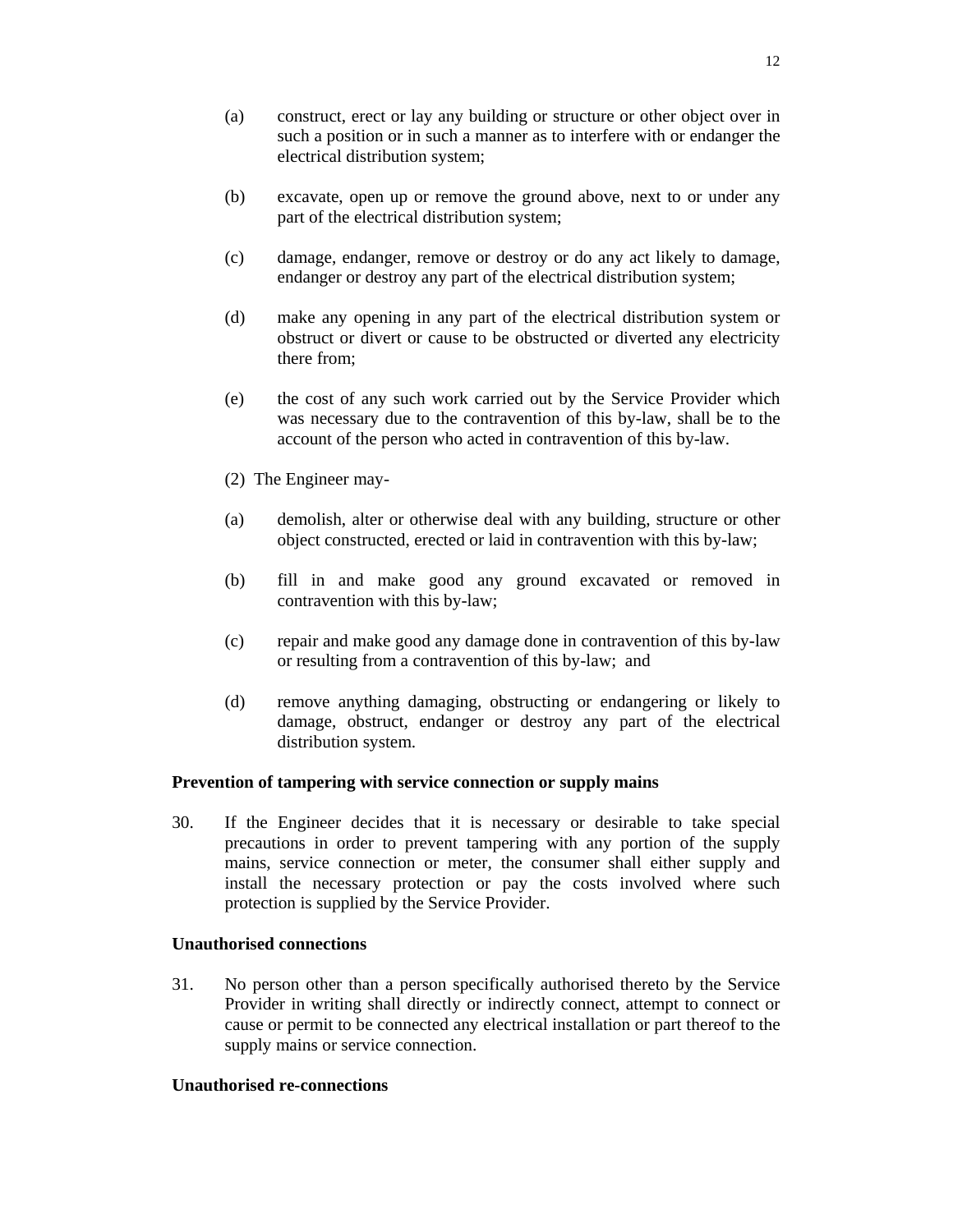32. (1) No person other than a person specifically authorised thereto by the Service Provider in writing shall reconnect, attempt to reconnect or cause or permit to be reconnected to the supply mains or service connection any electrical installation or installations which has or have been disconnected by the Service Provider.

 (2) Where the supply that has previously been disconnected and found to be re-connected the consumer using the supply shall be liable for all charges for electricity consumed between the date of disconnection and the date of the supply was found to be re-connected and any other charges raised in this regard.

 (3) The effected consumer shall immediately report any illegal re-connections of that consumer's supply, to the Service Provider.

#### **Temporary disconnection and re-connection**

33. (1) The Engineer shall, at the request of the consumer, temporarily disconnect and reconnect the supply to the consumer's electrical installation upon payment of the fee as prescribed by the Service Provider for reach such disconnection and subsequent re-connection.

 (2) In the event of the necessity arising from the Engineer to effect a temporary disconnection and reconnection of the supply to a consumer's electrical installation and the consumer is in no way responsible for bringing about this necessity, the Engineer shall waive payment of the fee hereinbefore referred to.

 (3) the Engineer may only under exceptional circumstances temporarily disconnect the supply to any premises without notice, for the purpose affecting repairs or carrying out tests or for any other legitimate purpose. In all other instances adequate notice shall be given.

#### **Temporary supplies**

34. (1) Temporary supplies of electricity shall only be valid for three months after which the consumer needs to re-apply for extension of time.

 (2) It shall be a condition of the giving of any temporary supply, as defined in this by-law, if such supply is found to interfere with the efficient and economical supply of electricity to other consumers, the Engineer shall have the right, with notice, or under exceptional circumstances without notice, to terminate such temporary supply at any time and, neither the Service Provider nor the Engineer shall be liable for any loss or damage occasioned by the consumer by such termination.

#### **Temporary work**

35. Electrical installations requiring a temporary supply shall not be connected directly or indirectly to the supply mains except with the special permission in writing of the Engineer. Full information as to the reasons for the nature of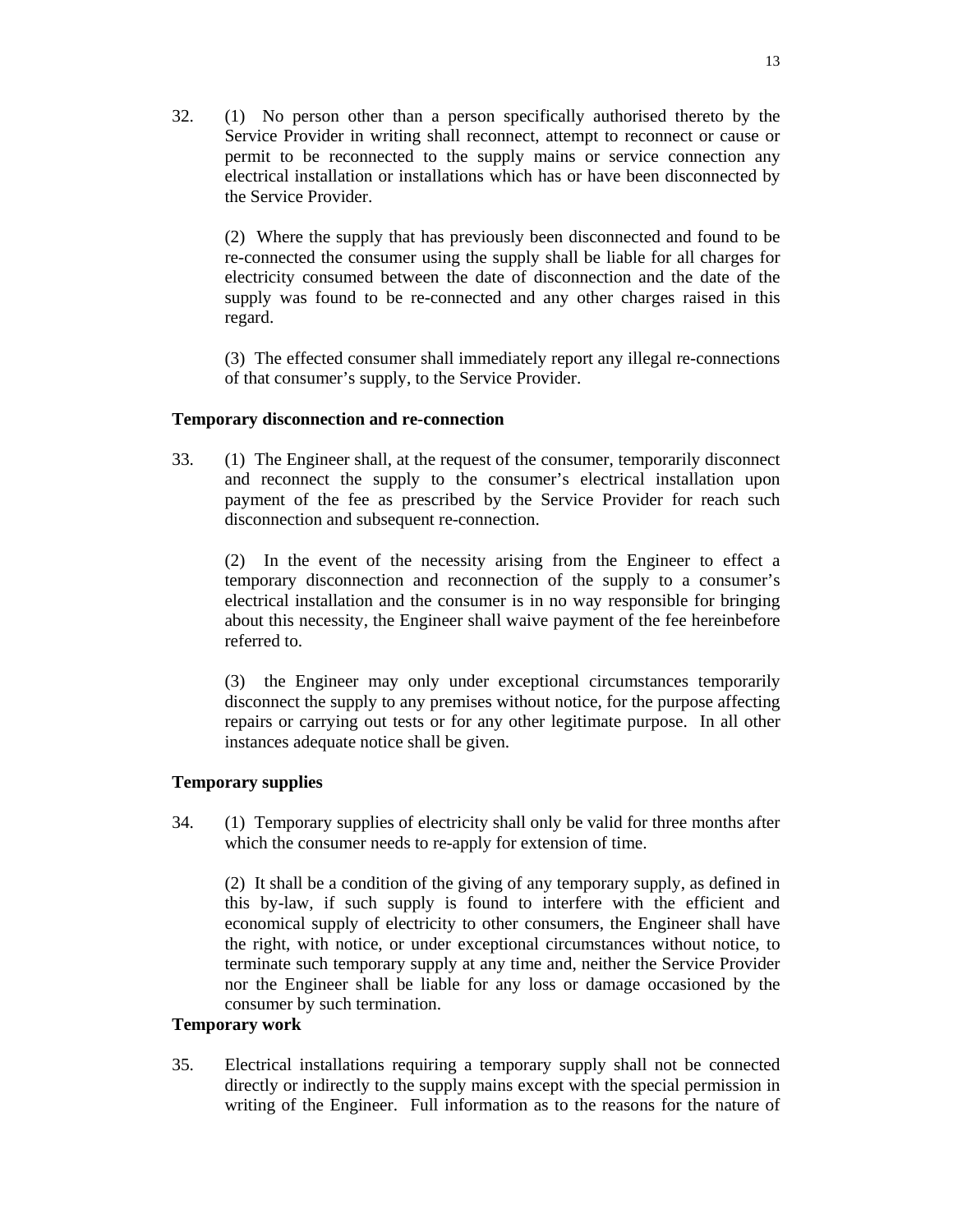such temporary work shall accompany the application for the aforesaid permission, and the Engineer may refuse such permission or may grant the same upon such terms and conditions as may to him appear desirable and necessary.

## **Load reduction**

36. (1) At times of peak load, or in an emergency, or when, in the opinion of the Engineer, it is necessary for any reason to reduce the load on the electricity supply system of the Service Provider, the Engineer may without notice interrupt and, for such period as the Engineer may deem necessary, discontinue the electricity supply to any consumer's electrically operated thermal storage water heater or any specific appliance or the whole installation. Neither the Service Provider, nor the Engineer shall be liable for any loss or damage directly or consequentially due to or arising from such interruption and discontinuance of the electricity supply.

 (2) The Service Provider may install upon the premises of the consumer such apparatus and equipment as may be necessary to give effect to the provisions of subsection (1) and the Engineer or any duly authorised official of the State Provider may at any reasonable time enter any premises for the purpose of installing, inspecting, testing, adjusting and/or changing such apparatus and equipment.

 (3) Notwithstanding the provisions of sub-section (2), the consumer or the owner, as the case may be, shall, when installing an electrically operated water storage heater, provide such necessary accommodation and wiring as the Engineer may decide to facilitate the later installation of the apparatus and equipment referred to in sub-section (2).

# **H.V. Switchgear and equipment**

37. (1) In cases where a supply is given at H.V. the supply and installation of the metering equipment, switchgear, cables and equipment forming part of the service connection up to the meter installation shall, unless otherwise approved, be paid for by the consumer and will remain the property of the consumer which needs to repair and maintain the installation in good order.

 (2) No person shall operate H.V. switchgear at the points of supply without the written approval of the Engineer.

 (3) H.V. equipment linked to the Service Provider's network shall be approved in writing by the Engineer and conducted by or under the supervision of the Engineer.

#### **L.V. Switchgear and equipment**

38. (1) In cases where as supply is given at L.V., the supply and installation of the switchgear, cables and equipment forming part of the service connection up to the meter installation shall, unless otherwise approved, be paid for by the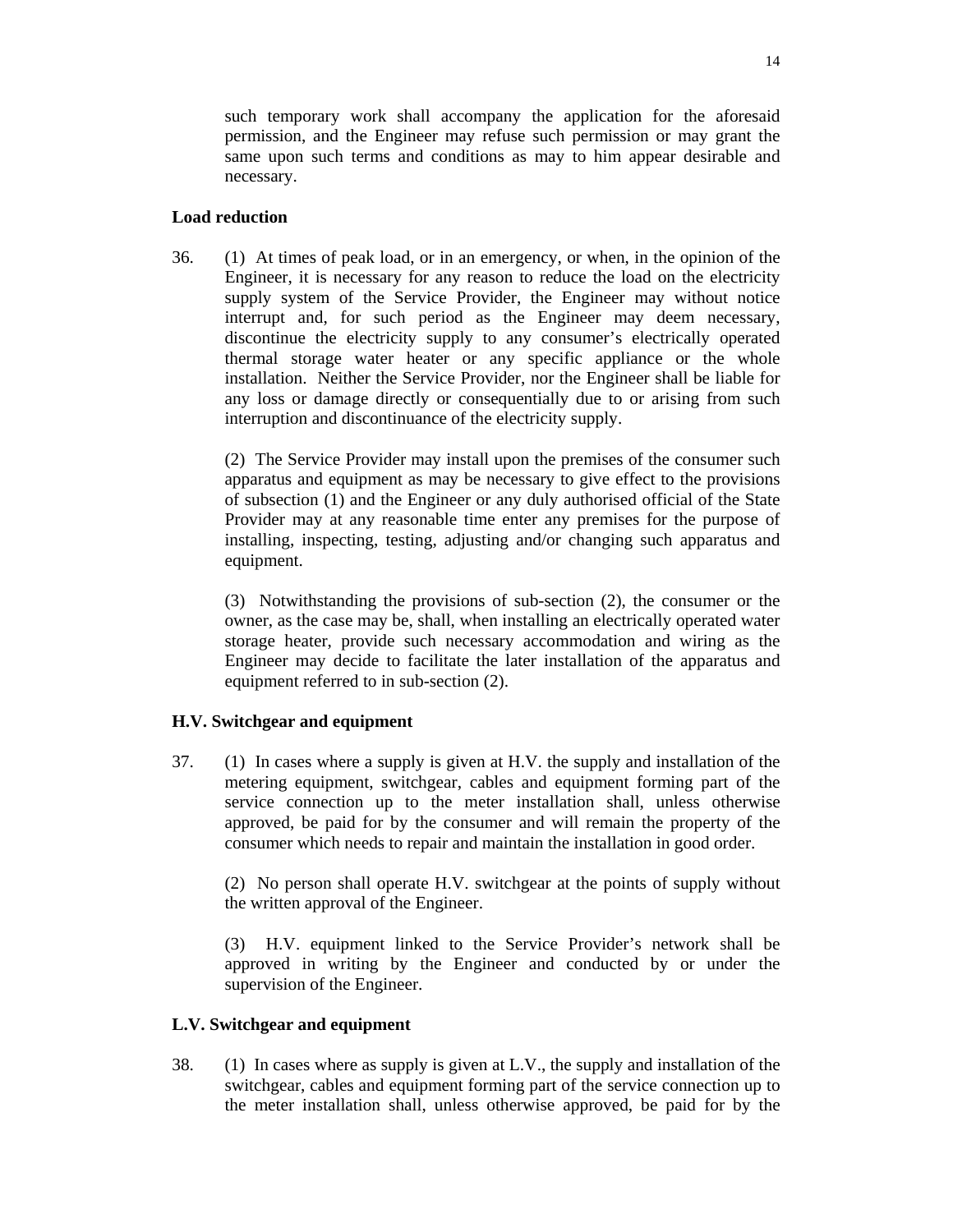consumer, will be transferred to the Service Provider who will become the sole owner of the equipment who needs to repair and maintain it in good order.

 (2) In case of the L.V. supply, all such equipment shall be approved by the Engineer in writing and installed by or under the supervision of the Engineer.

 (3) In the case of an L.V. supply, the consumer shall provide and install an approved L.V. main switch and/or any other equipment required by the Engineer.

## **Transformer substation accommodation**

39. (1) The Engineer may, on such conditions as may be deemed fit, require the owner to provide and maintain approved accommodation which shall constitute a substation and which shall consist of a separate room or rooms to be used exclusively for the purpose of housing, M.V. cables and switchgear, transformers, L.V. cable and switchgear and other equipment necessary for the supply requested by the applicant.

 (2) The Service Provider reserves the right to supply its own networks from its own equipment installed in such accommodation, and if additional accommodation is required by the Service Provider, such additional accommodation shall be provided by the applicant at the cost of the consumer.

### **Wiring diagram and specifications**

40. (1) When more than one electrical installation or electricity supply from a common main or more than one distribution board or meter is required for any building or block of buildings, the wiring diagram of the circuits starting from the main switch and a specification shall on request be supplied to the Engineer in duplicate for approval before the work commences.

 (2) Where an electrical installation is to be supplied from a substation on the same premises on which the current is transformed from H.V. or from one of the substations of the Service Provider through mains separate from the general reticulation system, a complete specification and drawings for the plant to be installed by the consumer shall, if so required, be forwarded to the Engineer for his written approval before any material in connection therewith is ordered.

# **Standby supply**

41. No person shall be entitled to a standby supply from the Service Provider for any premises having a separate source of electricity supply except with the written consent of the Engineer and subject to such terms and conditions as may be laid down by the Engineer.

#### **Consumer's emergency standby supply equipment**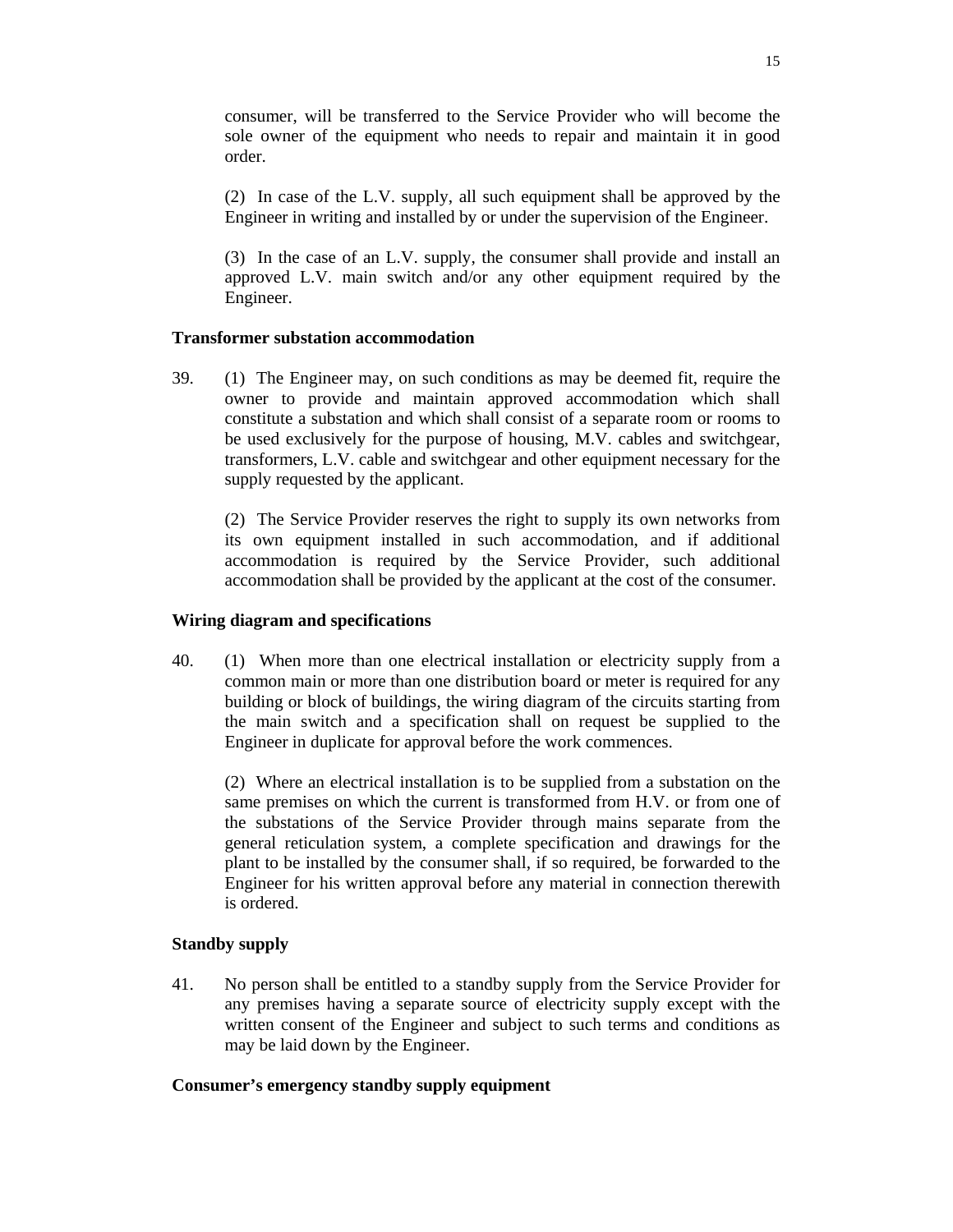42. No emergency standby equipment provided by a consumer in terms of any regulations or for his own operational requirements shall be connected to any installation without the prior written approval of the Engineer. Application for such approval shall be made in writing and shall include a full specification of the equipment and a wiring diagram.

## **Installation circular letters**

43. The Engineer may from time-to-time issue installation Circulars to all contractors and/or consulting engineers and/or architects detailing the requirements of the Service Provider regarding matters not specifically covered in the Regulations or this by-law but which are necessary for the safe, efficient operation and management of the supply of electricity.

## **Liability for damage to service connection or Municipality equipment**

44. (1) The owner of the premises or the consumer shall be liable to make good to the Municipality any damage that may occur to the service connection or any part thereof or to any other Municipality apparatus on the premises, unless such owner or consumer can prove negligence on the part of the Municipality.

 (2) If any damage occur to the cable or any other part of a service connection the consumer shall inform the Municipality as soon as he becomes aware of the fact and the Municipality or a person authorised by him shall repair the damage.

# **PART III**

#### **RESPONSIBILITIES OF CONSUMERS**

#### **Consumer to erect and maintain electrical installation**

45. Any high voltage electrical installation connected or to be connected to the supply mains, and any additions or amendments thereto which may be made from time-to-time, shall be provided and erected and maintained and kept in good order by the consumer at his own expense and in accordance with this by-law and the regulations and be made accessible to the Service Provider for inspection on his request.

# **Fault in electrical installation**

46. (1) If any fault develops in the electrical installation which constitutes a hazard to persons, livestock or property, the consumer shall immediately disconnect the electricity supply. The consumer shall without delay give notice thereof to the Service Provider and shall immediately take steps to remedy the fault.

 (2) The Engineer may require the consumer to reimburse the Service Provider for any expense incurred in connection with a fault in the electrical installation.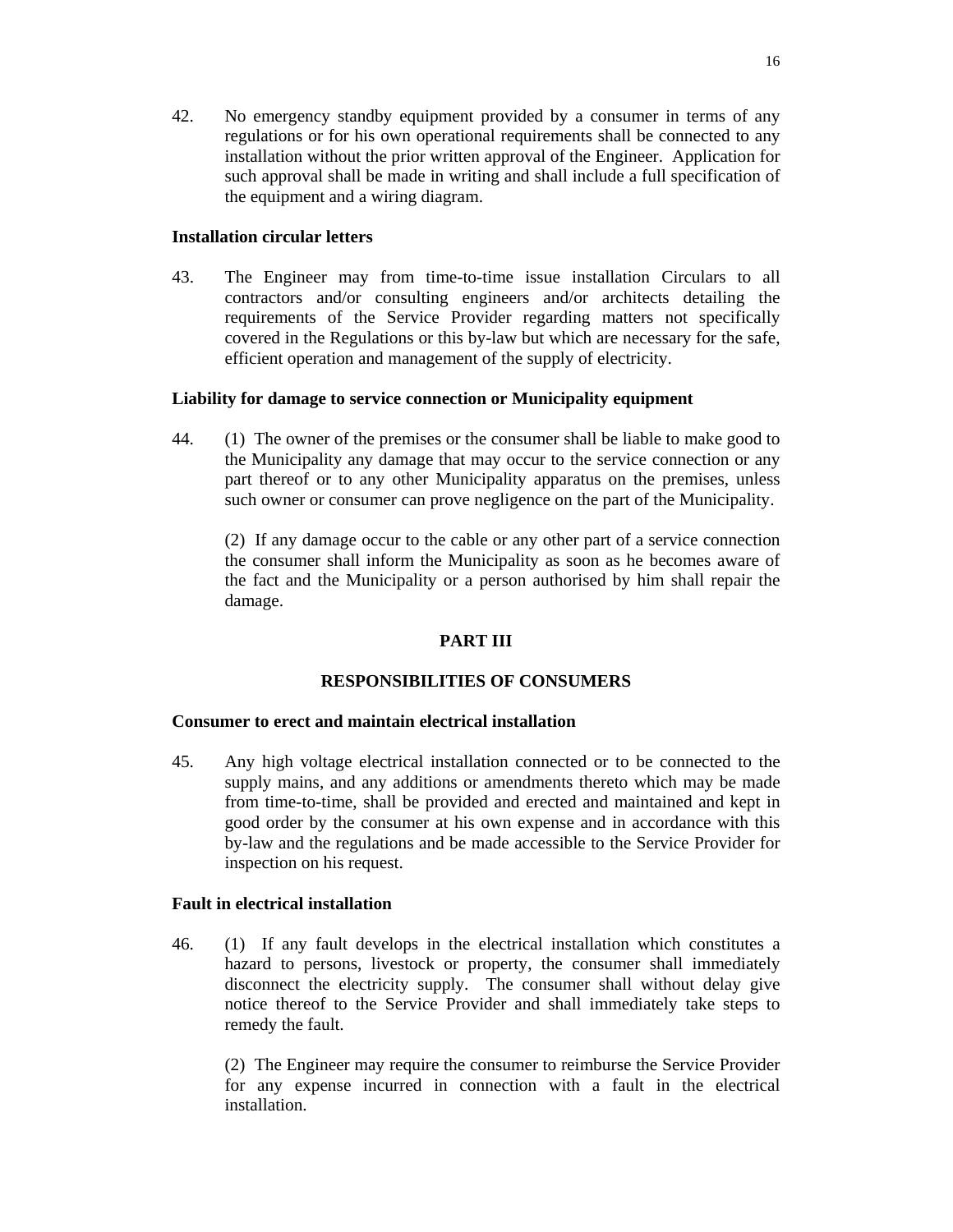# **Discontinuance of use of supply**

47. In the event of a consumer desiring to discontinue using the electricity supply, he shall give at least two full working days notice in writing of such intended discontinuance to the Service Provider, failing which he shall remain liable for all payments due in terms of the tariff for the supply of electricity until the expiration of two full working days after such notice has been given.

# **Change of occupier**

48. (1) In the case of a change of occupier, the consumer who is leaving shall give the Service Provider not less than two full working days notice in writing as it's intention to discontinue using the electricity supply, failing which he shall remain liable for such supply.

 (2) If the new occupier desires to continue using the electricity supply, he shall make application in accordance with the provisions of section 4 of this by-law. If the new occupier fails to make application for an electricity supply within ten working days of taking occupation of the premises, the supply shall be disconnected, and the new occupier shall be liable to the Service Provider for the electricity supply from the date of occupation till such time as the supply is so disconnected.

 (3) When premises are fitted with pre-payment meters the consumer occupying the premises at that time shall be deemed to be the consumer (as defined). Should this consumer fail to make application for an electricity supply (in terms of section 4) he will be liable for all charges and fees owed to the Service Provider for that metering point as well as all outstanding charges and fees whether accrued by that consumer or not, until such time as an application for supply is received by the Service Provider.

# **Service apparatus**

49. (1) The consumer shall be liable for all costs to the Service Provider arising from damage to or loss of any metering equipment, service protective device, service connection or other apparatus on the premises, unless such damage or loss is shown to have been occasioned by an Act of God or an act or omission of an employee of the Service Provider or caused by an abnormality in the supply of electricity to the premises.

 (2) If, during a period of disconnection of an installation from the supply mains, the service, main, metering equipment or any other service apparatus, being the property of the Service Provider and having been previously used, have been removed without its permission or have been damaged so as to render reconnection dangerous, the owner or occupier of the premises, as the case may be, during such period shall bear the cost of overhauling and/or replacing them.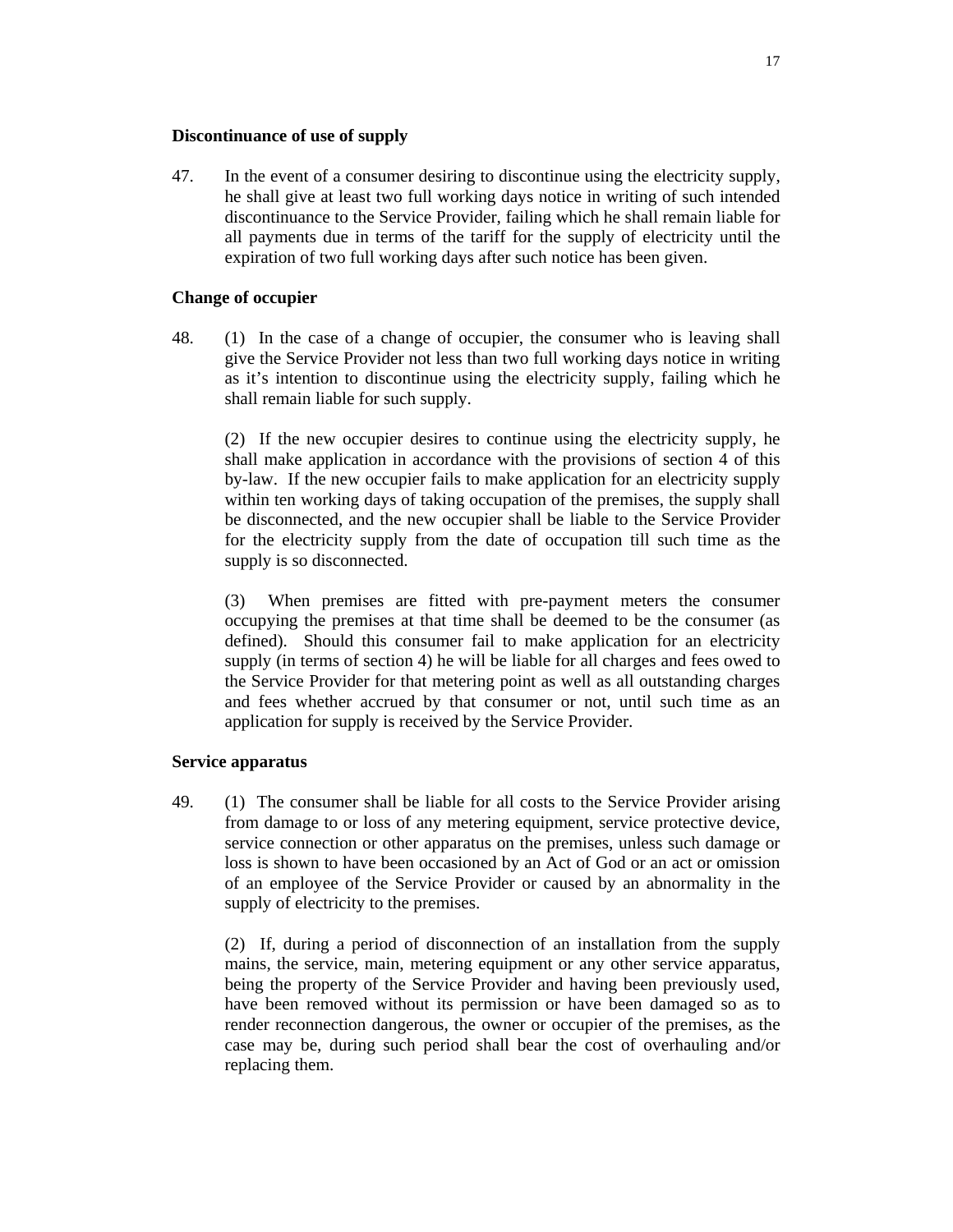(3) Where there is a common metering position, the liability detailed in subsection (1) shall devolve on the owner of the premises.

 (4) A certificate by the Engineer reflecting the amount due in terms of subsection (1) shall be prima facie evidence of the information therein contained.

#### **PART IV**

### **SPECIFIC CONDITIONS OF SUPPLY**

### **Service connection**

50. (1) The consumer shall bear the cost of the service connection, as determined by the Service Provider.

 (2) Notwithstanding the fact that the consumer bears the cost of the service connection, ownership of the service connection, laid or erected by the Service Provider, shall vest in the Service Provider, the Service Provider shall be responsible for the maintenance of such service connection up to the point of supply. The consumer shall not be entitled to any compensation from the Service Provider nor the Service Provider in respect of such service connection.

 (3) The work to be carried out by the Service Provider at the cost of the consumer for a service connection to the consumer's premises shall be determined by the Engineer.

 (4) A service connection shall be laid underground, whether the supply mains are laid underground or erected overhead, unless an overhead service connection is specifically required by the Engineer.

 (5) The consumer shall provide, fix and/or maintain on his premises such ducts, wire ways, trenches and fastenings as may be required by the Engineer for the installation of the service connection.

 (6) The conductor used for the service connection shall have a cross-sectional area of not less than 16mm² and shall be of copper or copper equivalent, and all conductors shall have the same cross-sectional area, unless otherwise approved by the Engineer.

 (7) Unless otherwise approved, the Service Provider shall only provide one service connection to each registered erf.

 (8) Any covers of a wire way carrying the supply circuit from the point of supply to the metering equipment shall be made to accept the seals of the Service Provider.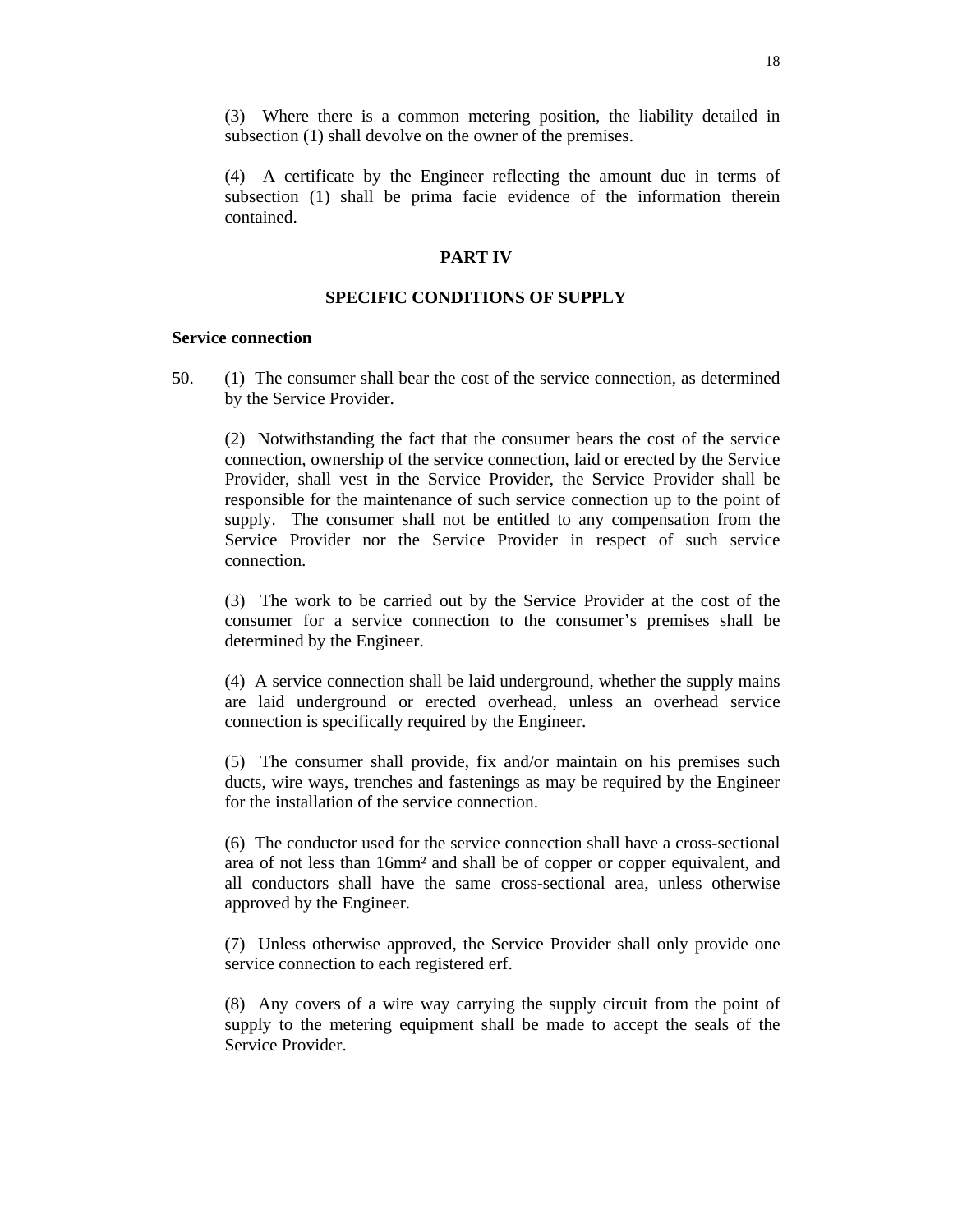(9) Within the meter box, the service conductor or cable, as the case may be, shall terminate in an uninsured position and the conductors shall remain visible throughout their length.

 (10) In the case of blocks of buildings occupied by a number of individual consumers, separate wire ways and conductors or cables shall be laid from the common metering room or rooms to each individual consumer in the blocks of buildings.

#### **Metering accommodation**

51. (1) The consumer shall provide approved accommodation in an approved position, the meter board and adequate conductors for the Service Provider's metering equipment, service apparatus and protective devices. Such accommodation and protection shall be provided and maintained, to the satisfaction of the Engineer, at the cost of the consumer or the owner, as the circumstances may demand, and shall be situated at a point to which free and unrestricted access can be made at all reasonable hours for the reading of meters but at all times for purposes connected with the operation and maintenance of the service equipment.

 (2) Where sub-metering equipment is installed, accommodation separate from the Municipality's meeting equipment shall be provided.

 (3) The consumer or, in the case of a common meter position, the owner of the premises, shall, if required by the Engineer, provide adequate electric lighting in the space set aside for accommodating the metering equipment and service apparatus.

 (4) Where in the opinion of the Engineer the position of the meter, service connection, protective devices or main distribution board is no longer readily accessible or becomes a cause of danger to life or property or in any way becomes unsuitable, the consumer shall remove it to a new position, and the cost of such removal, which shall be carried out with reasonable dispatch, shall be borne by the consumer.

 (5) The accommodation for the Service Provider's metering equipment and protective devices may, if approved, includes the consumer's main switch and main protective devices. No apparatus other than that used in connection with the supply and use of electricity shall be installed or stored in such accommodation unless approved.

#### **PART V**

#### **SYSTEM OF SUPPLY**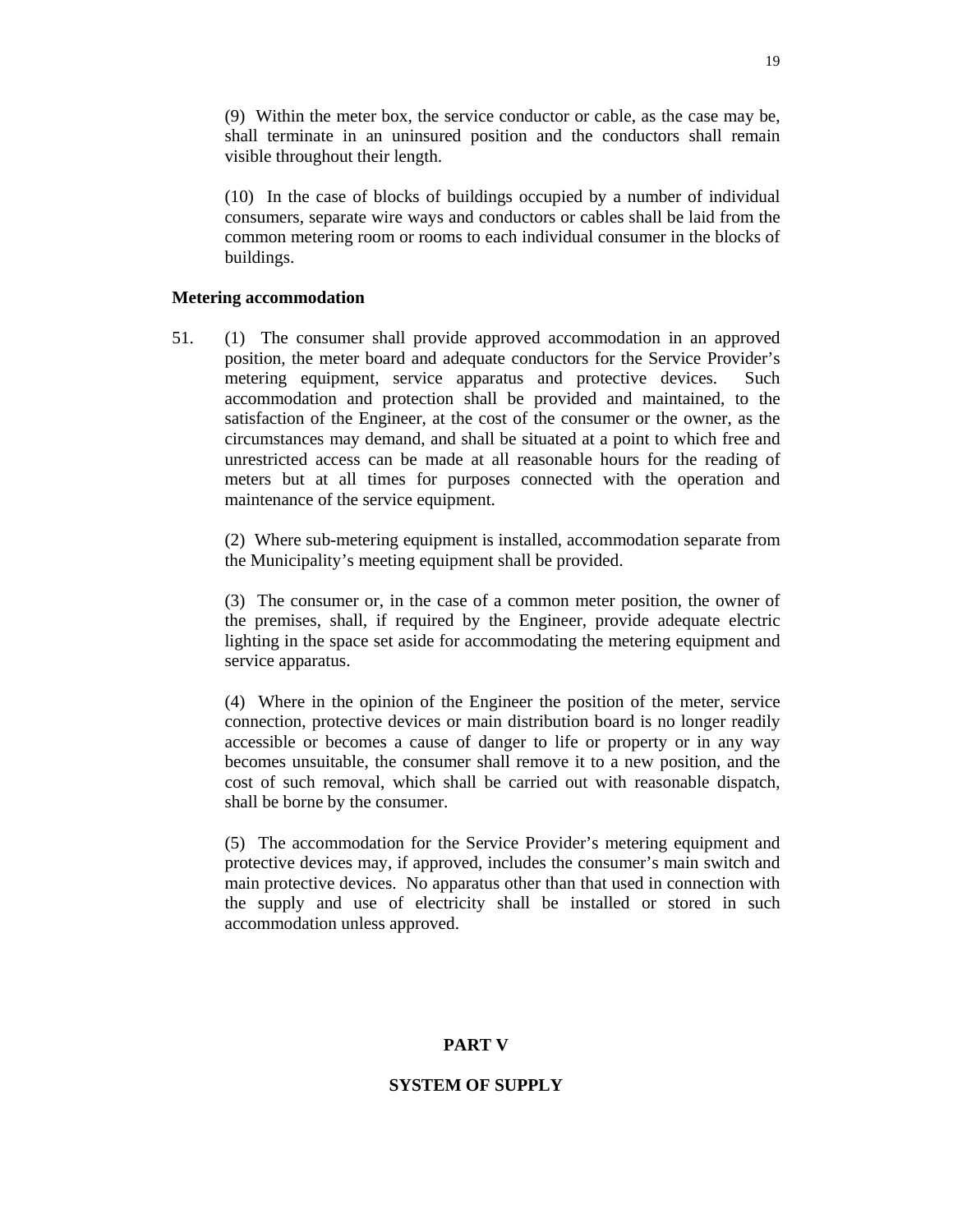## **Load requirements**

52. Alternating current supplies shall be given as prescribed by the Electricity Act.

# **Load limitation**

53. (1) Where the estimated load, calculated in terms of the safety standard, does not exceed 15kVA, the electrical installation shall be arranged for a two-wire single-phase supply, unless otherwise approved by the Engineer.

 (2) Where a three-phase four-wire supply is provided, the load shall be approximately balanced over the three phases but the maximum out-ofbalance load shall not exceed 15kVA, unless otherwise approved by the Engineer.

 (3) No-current consuming appliance, inherently single phase in character, with a rating which exceeds 15kVA shall be connected to the electrical installation without the prior approval of the Engineer.

## **Limited size for L.V. motors**

54. Unless otherwise approved by the Engineer, the rating of an L.V. single-phase motor shall be limited to 2kW and/or the starting current shall not exceed 70A. All motors exceeding these limits shall be wound for three phase at low voltage or such higher voltage as may be required.

# **Maximum starting and accelerating currents of three-phase alternating current motors**

55. Unless otherwise required by the Engineer, the starting current of three-phase L.V. motors permitted shall be related to the capacity of the consumer's service connection, as follows: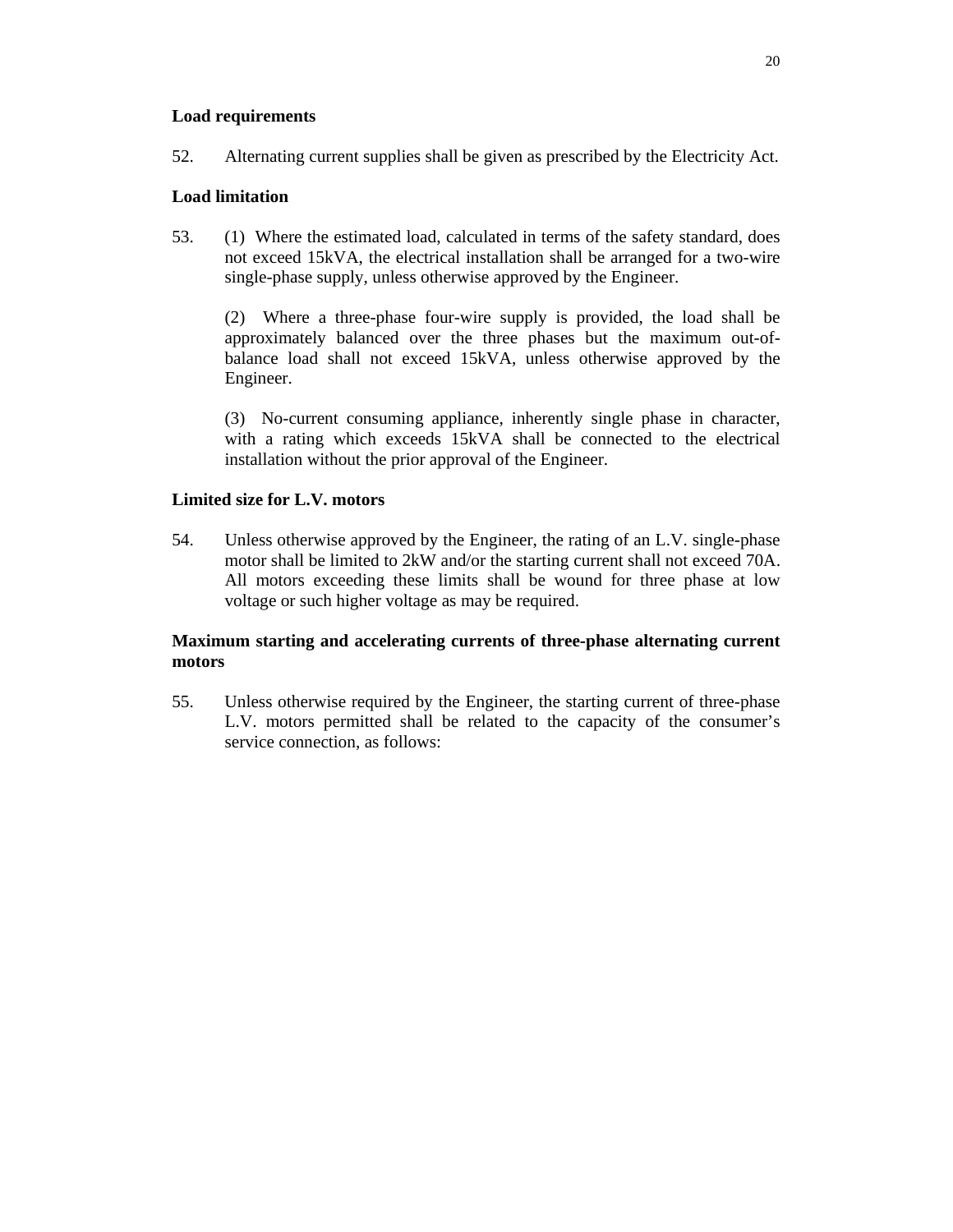| Insulated service cable, size<br>in mm <sup>2</sup> copper equivalent<br>Mm <sup>2</sup> | Maximum permissible<br>starting current A | Suggested maximum motor rating in kW |            |                  |
|------------------------------------------------------------------------------------------|-------------------------------------------|--------------------------------------|------------|------------------|
|                                                                                          |                                           | Direct on line                       | Star/Delta | Other means      |
|                                                                                          |                                           | (6Xfull load                         | (2,5Xfull) | $(1,5Xfull$ load |
|                                                                                          |                                           | current)                             | load       | current)         |
|                                                                                          |                                           |                                      | current)   |                  |
|                                                                                          |                                           | <b>KW</b>                            | <b>KW</b>  | <b>KW</b>        |
| 16                                                                                       | 72                                        | 6                                    | 13,5       | 23               |
| 25                                                                                       | 95                                        | 7,5                                  | 18         | 30               |
| 35                                                                                       | 115                                       | 9                                    | 22         | 36,5             |
| 50                                                                                       | 135                                       | 10                                   | 25         | 45               |
| 70                                                                                       | 165                                       | 13                                   | 31         | 55               |
| 95                                                                                       | 200                                       | 16                                   | 38         | 67               |
| 120                                                                                      | 230                                       | 18                                   | 46         | 77               |
| 150                                                                                      | 260                                       | 20                                   | 52         | 87               |

#### **Consumers supplied at low voltage**

56. In an installation supplied at low voltage, unless otherwise required by the Engineer, the starting current of an L.V. motor shall be limited to 1,5 times the rated full-load current of the transformer supplying such a motor. The starting arrangement for M.V. motors shall be subject to the approval of the Engineer.

### **Power factor**

57. (1) If required by the Engineer, the power factor of any load shall be maintained within the limits 0,85 lagging and 0,9 leading.

 (2) Where for the purpose of complying with subsection (1), it is necessary to install power factor corrective devices; such corrective devices shall be connected to the individual appliance terminals unless the correction of the power factor is automatically controlled.

#### **Protection**

58. Electrical protective devices for motors shall be of such a design as effectively to prevent sustained over current and single phasing, where applicable.

#### **Declared voltage**

- 59. (1) The following will be the declared voltage
	- (a)  $230 \text{ V}$ ;
	- (b)  $400 \text{ V};$
	- (c) 6 600 V;
	- (d)  $11\ 000\ V;$
	- (e) 22 000 V;
	- $(f)$  33 000 V;
	- $(g)$  132 000 V.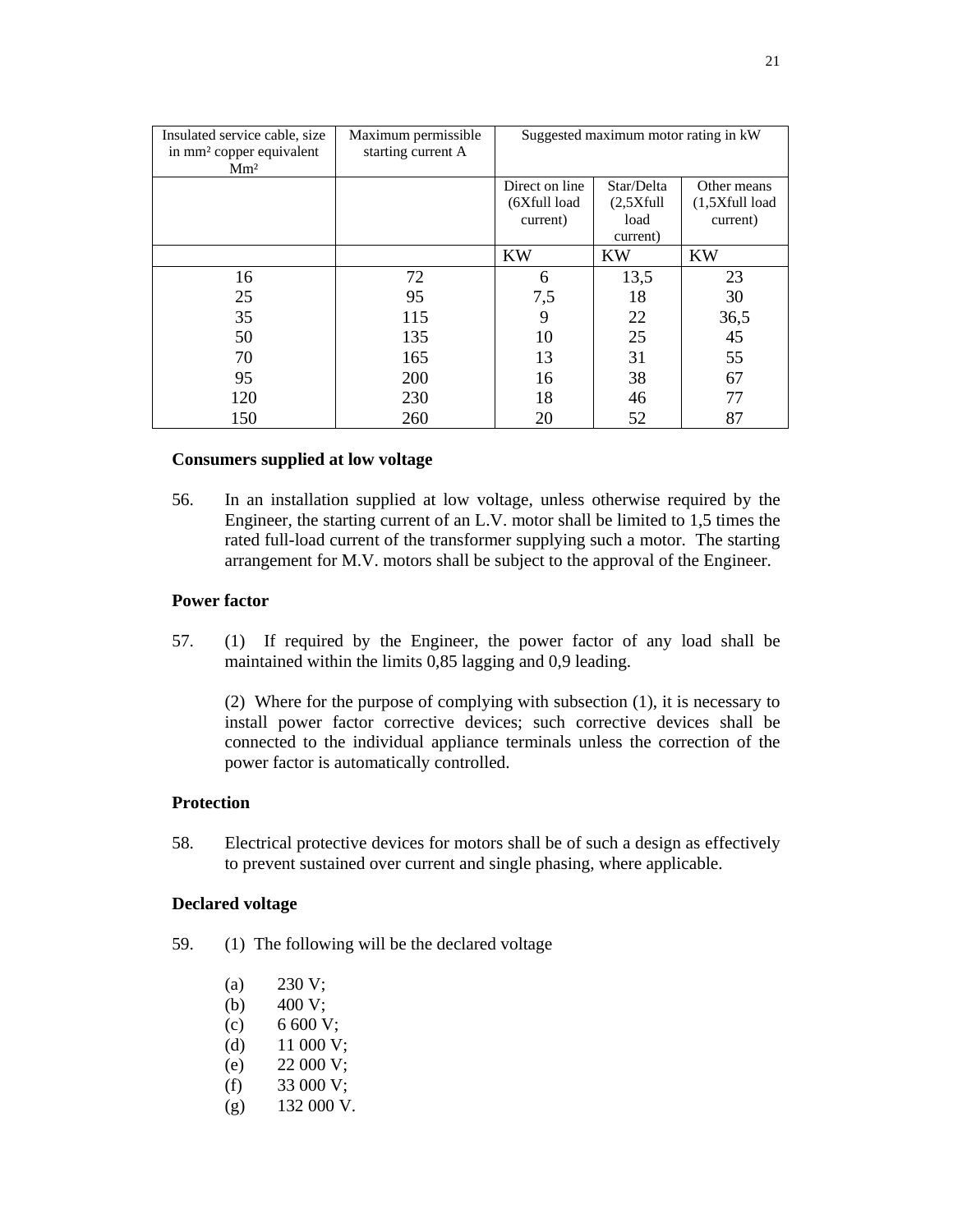(2) A voltage deviation of +10% or -10% is applicable.

## **PART VI**

## **MEASUREMENT OF ELECTRICITY**

#### **Measurement of Electricity**

60. (1) The Service Provider shall, at the consumer's cost in the form of a direct charge or prescribed fee, provide and install appropriately rated metering equipment at the point of metering for measuring the electricity supplied.

 (2) Except in the case of prepayment meters, the electricity used by a consumer during any metering period shall be ascertained by the reading of the appropriate meter or meters supplied and installed by the Service Provider and read at the end of such period except where the metering equipment is found to be defective, in which case the consumption for the period shall be as prescribed by the tariff By-Laws.

 (3) Where the electricity used by a consumer is charged at different tariff rates, the consumption shall be metered separately for each rate.

 (4) The Engineer reserve the right to meter the supply to blocks of shops and flats, tenement-houses and similar buildings for the whole, or for individual units, or for groups of units.

 (5) No alterations, repairs or additions or electrical connections of any description shall be made on the supply side of the point of metering unless specifically approved in writing by the Engineer.

#### **Accuracy of metering**

61. (1) A meter shall be conclusively presumed to be registering accurately if its error, when tested in the manner prescribed in sub-section (5) hereof, is found to be within the limits of error as laid down in the applicable standard specification.

 (2) The Service Provider shall have the right to test its metering equipment. If it is established by test or otherwise that such metering equipment is defective, the Service provider shall-

- (i) in the case of a conventional meter, adjust the account rendered;
- (ii) in the case of prepayment meters, (a) render an account where the meter has been under-registering, or (b) issue a free token where the meter has been over-registering;
- (iii) in accordance with the provisions of subsection (6).

 (3) The consumer shall be entitled to have the metering equipment tested by the Service Provider on payment of the prescribed fee. If the metering equipment is found to be defective, resulting in the meter not accurately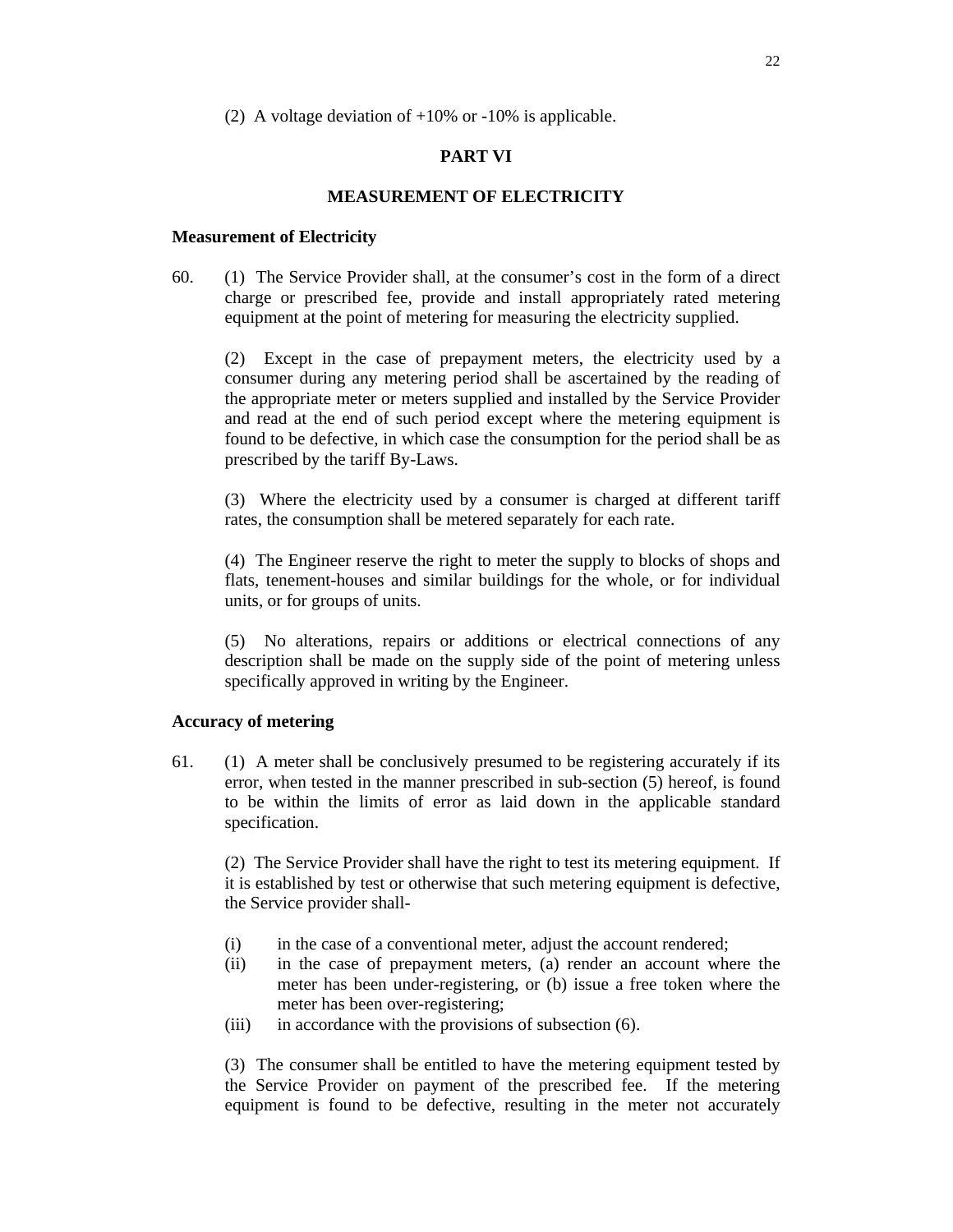measuring the quantity of electricity consumed, an adjustment in accordance with the provisions of subsections (2) and (6) shall be made and the aforesaid fee shall be refunded.

 (4) In case of a dispute, the consumer shall have the right at his own cost to have the metering equipment under dispute tested by an independent testing Provider and the result of such test shall be final and binding on both parties.

 (5) Meters shall be tested in the manner prescribed by the applicable standard specification.

 (6) When an adjustment is made to the electricity consumption registered on a meter in terms of subsection (2) or (3), such adjustment shall either be based on the percentage error of the meter as determined by the test referred to in subsection (5) or upon a calculation by the Engineer from consumption data in his possession. Where applicable, due allowance shall be made, where possible, for seasonal or other variations which may effect the consumption of electricity.

 (7) Any adjustment contemplated in subsection (6) shall be made in respect of a period not exceeding three years preceding the date on which the metering equipment was found to be inaccurate.

 (8) Where the actual load of a consumer differs from the initial estimated load provided for under section 7(1) to the extent that the Service Provider deems it necessary to alter or replace its metering equipment to match the load, the costs of such alteration or replacement shall be borne by the consumer.

 (9) Prior to the Service Provider making any upward adjustment to an account in terms of subsection (6), the Engineer shall-

- (i) notify the consumer in writing of the monetary value of the adjustment to be made and the reasons therefore;
- (ii) in such notification provide sufficient particulars to enable the consumer to submit representations thereon, and
- (iii) call upon the consumer in such notice to provide him with reasons in writing, if any, within 21 days or such longer period as the Engineer may permit why his account should be adjusted as notified.
- (iv) The Engineer shall consider any reasons provided by the consumer in terms of subsection (9)(a) and shall, if satisfied that a case has been made out therefore, adjust the account appropriately.
- (v) Should the consumer fail to make any representations during the said period or should the Engineer not be satisfied that a case exists for the variation of the account, the Municipality shall be entitled to adjust the account as notified in terms of subsection  $(9)(a)(i)$ .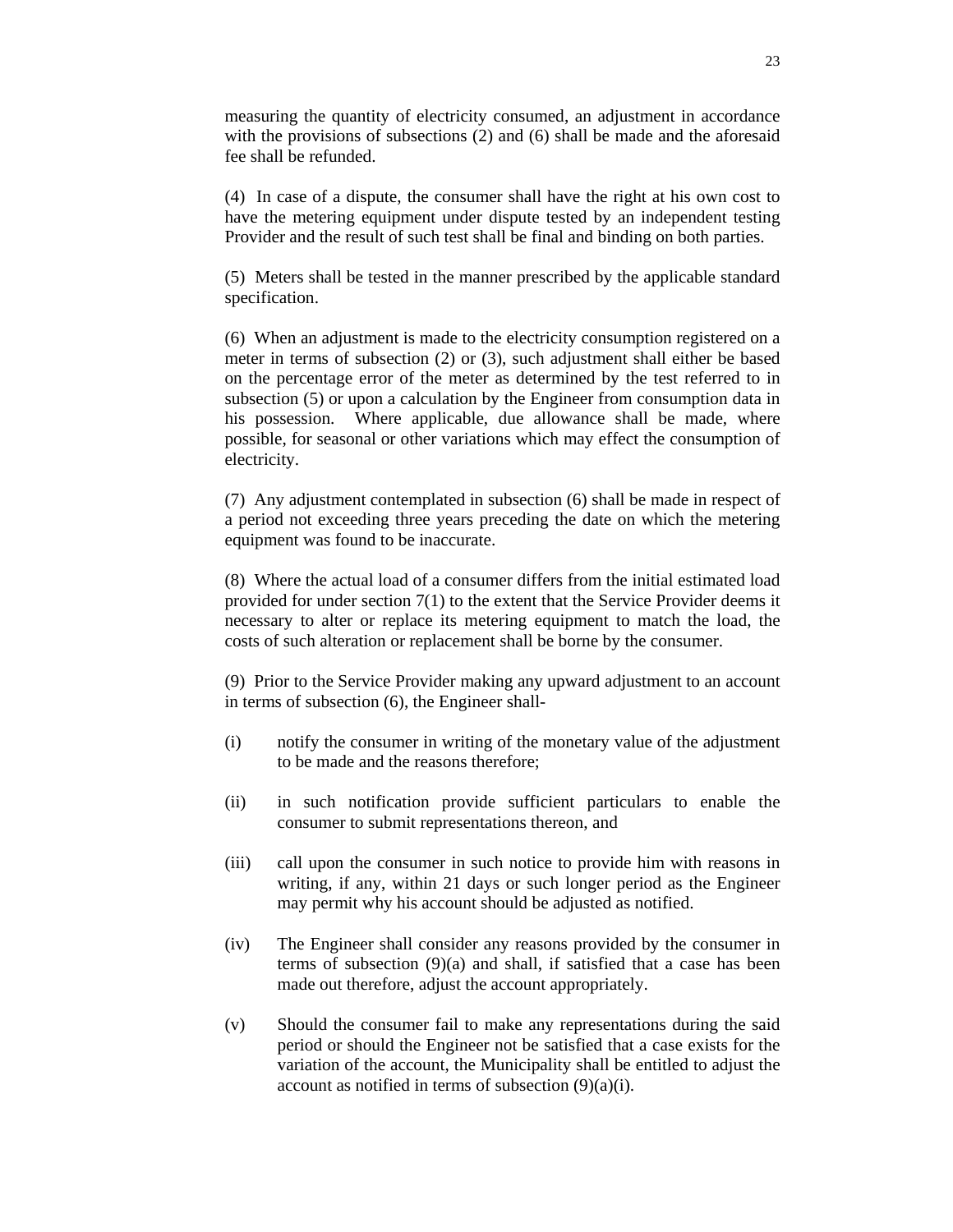#### **Reading of conventional meters**

62. (1) Unless otherwise prescribed, conventional meters shall normally be read at intervals of one month and the fixed or minimum charges due in terms of the tariff shall be assessed accordingly. The Service Provider shall not be obliged to effect any adjustment to such charges.

 (2) If for any reason the conventional meter cannot be read, the Service Provider may render an estimated account, which shall be adjusted in a subsequent account in accordance with the electricity actually read.

 (3) When a consumer vacates a property and a final reading is not possible, and estimation of the consumption may be made and the final account rendered accordingly.

 (4) If a special reading of the meter is desired by a consumer, this may be obtained upon payment of the prescribed fee.

 (5) If any calculating, reading or metering error is discovered in respect of any account rendered to a consumer, the error shall be corrected in subsequent accounts. Any such correction shall only apply in respect of accounts for a period of three years preceding the date on which the error in the accounts was discovered, shall be free of interest up to the date on which the correction is found to be necessary, and shall be based on the actual tariffs applicable during the period.

#### **Prepayment metering**

63. (1) No refund of the amount tendered for the purchase of electricity credit shall be given at the point of sale after initiation of the process by which the prepayment meter token is produced.

 (2) Copies of previously issued tokens for the transfer of credit to the prepayment meter may be issued at the request of the consumer.

 (3) When a consumer vacates any premises where a prepayment meter is installed, no refund for the credit remaining in the meter shall be made to the consumer.

 (4) The Service Provider shall not be liable for the reinstatement of credit in a prepayment meter lost due to tampering with, or the incorrect use or the abuse of, prepayment meters and/or tokens.

 (5) Where a consumer is indebted to the Service Provider for electricity consumed or for any other service supplied by the Service Provider (including rates) or for any charges previously raised against him/her in connection with any service rendered, the Service provider may deduct a percentage from the amount tendered to offset the amount owing to the Service Provider, as set out in the section 4 of the agreement for the supply of electricity.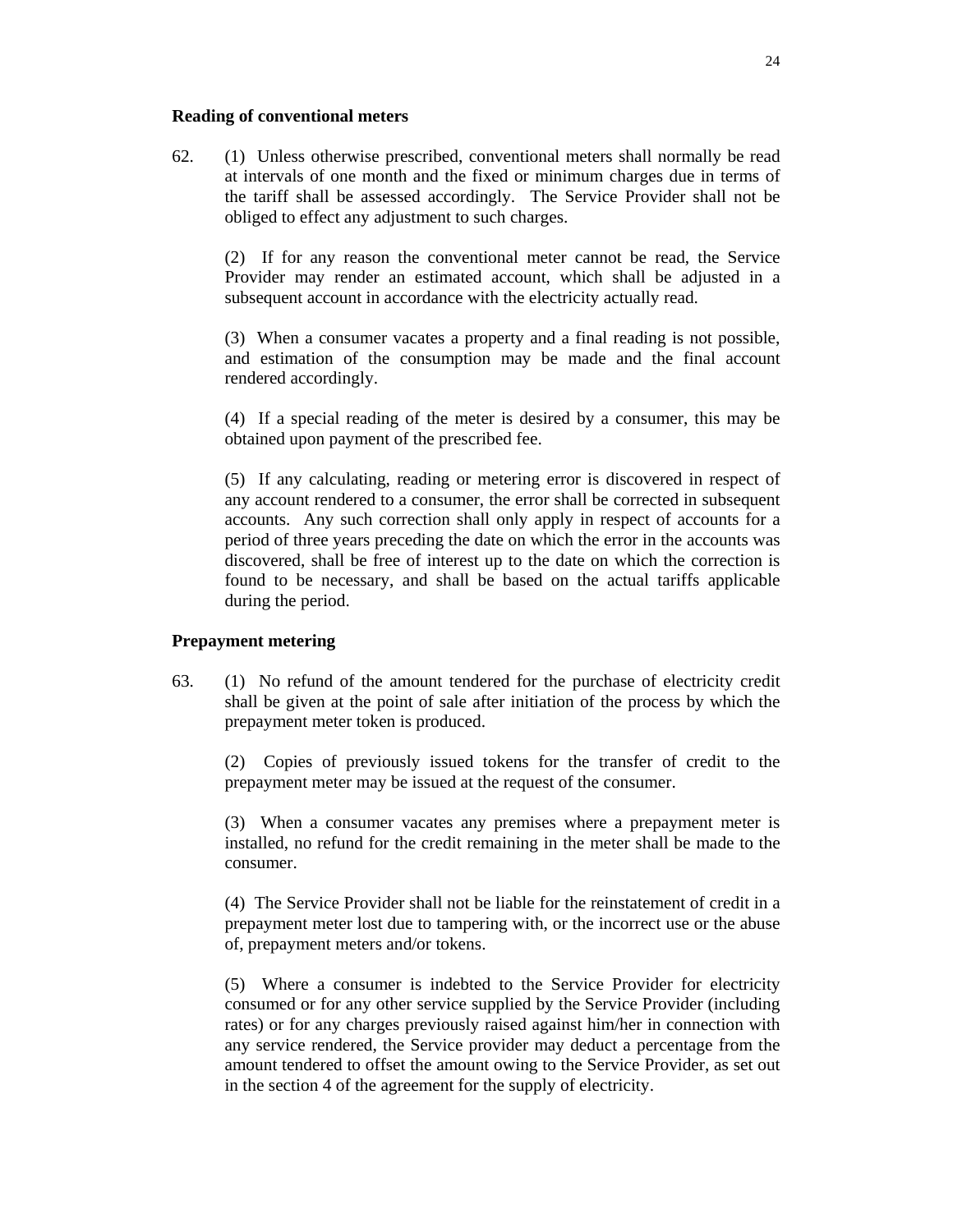(6) The Service Provider may, at its discretion, appoint vendors for the sale of credit for prepayment meters and shall not guarantee the continued operation of any vendor.

## **PART VII**

## **ELECTRICAL CONTRACTORS**

### **Electrical Contractors**

64. In addition to the requirements of the regulations the following requirements shall apply:

 (1) Where an application for a new or increased supply of electricity has been made to the Service Provider the Engineer may at his discretion accept notification of the completion of any part of an electrical installation, the circuit arrangements of which permit the electrical installation to be divided up into well-defined separate portions, and such part of the electrical installation may, at the discretion of the Engineer, be inspected, tested and connected to the supply mains as though it were a complete installation.

 (2) The examination, test and inspection that may be carried out at the discretion of the Service Provider in no way relieves the electrical contractor/accredited person or the user, or lessor, as the case may be, from his responsibility for any defect in the installation. Such examination, test and inspection shall not be taken under any circumstances (even where the electrical installation has been connected to the supply mains) as indicating or guaranteeing in any way that the electrical installation has been carried out efficiently with the most suitable materials for the purpose or that it is in accordance with this by-law or the safety standard, and the Service Provider shall be held responsible for any defect or fault in such electrical installation.

 (3) The Service Provider shall not be responsible for the work done by the electrical contractor/accredited person on a consumer's premises and shall not in any way be responsible for any loss or damage which may be occasioned by fire or by any accident arising from the state of the wiring on the premises.

# **PART VIII**

## **PENALTIES**

#### **Penalties**

65. (1) Any person contravening or failing to comply with any provision of these by-laws shall be guilty of an offence and liable on conviction to a fine not exceeding R1000.00 or, in default of payment, to imprisonment for a period not exceeding three months, and in the case of a continuing offence, to a further fine not exceeding R100.00 for every day during the continuance of such offence after a written notice from the Municipality has been issued, or, in default of payment, to imprisonment for a period not exceeding 30 days,